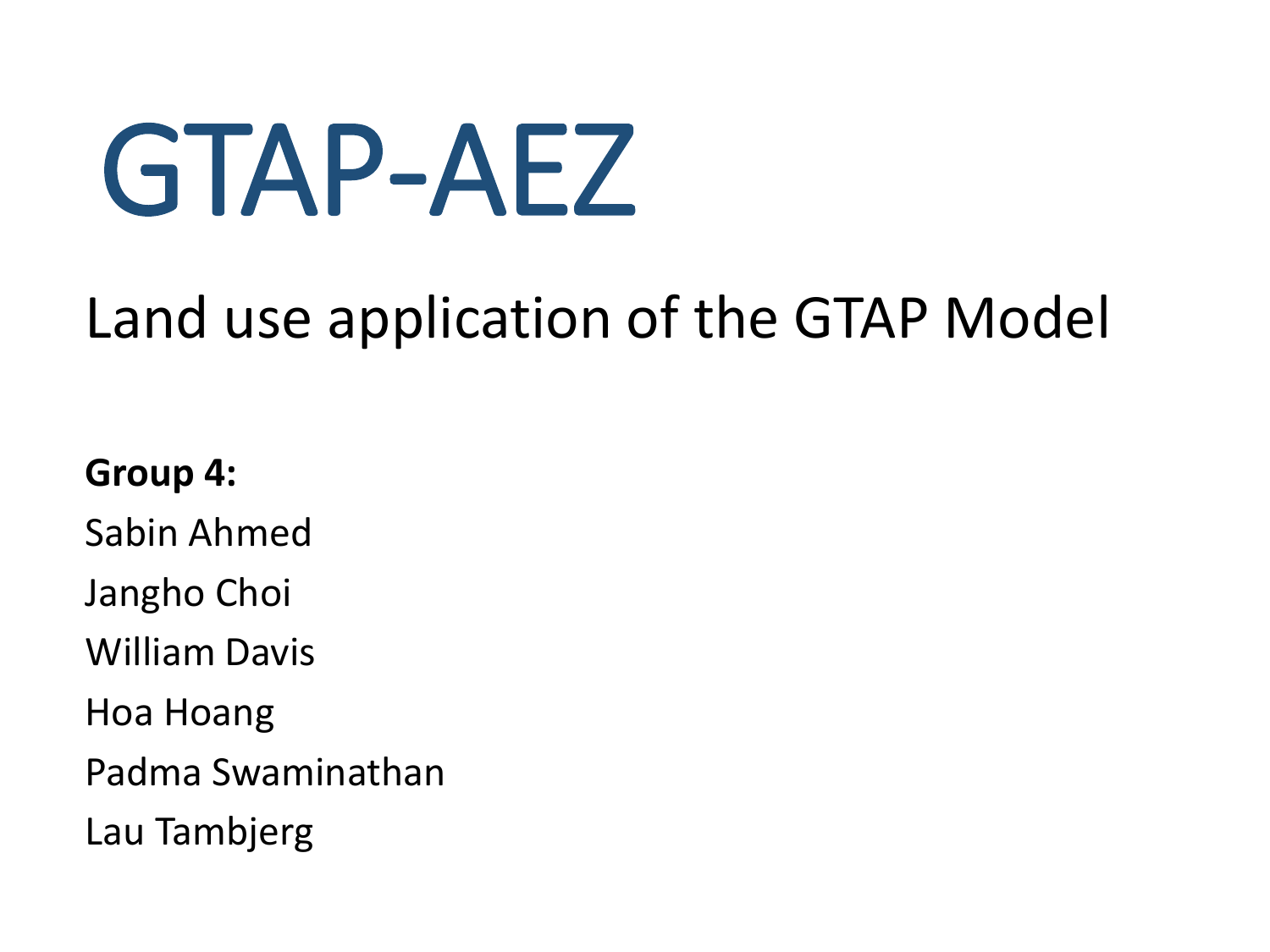### Presented by

### **The G**orgeous **T**enacious **A**musing **P**ersons from the **A**sian-**E**uropean **Z**one

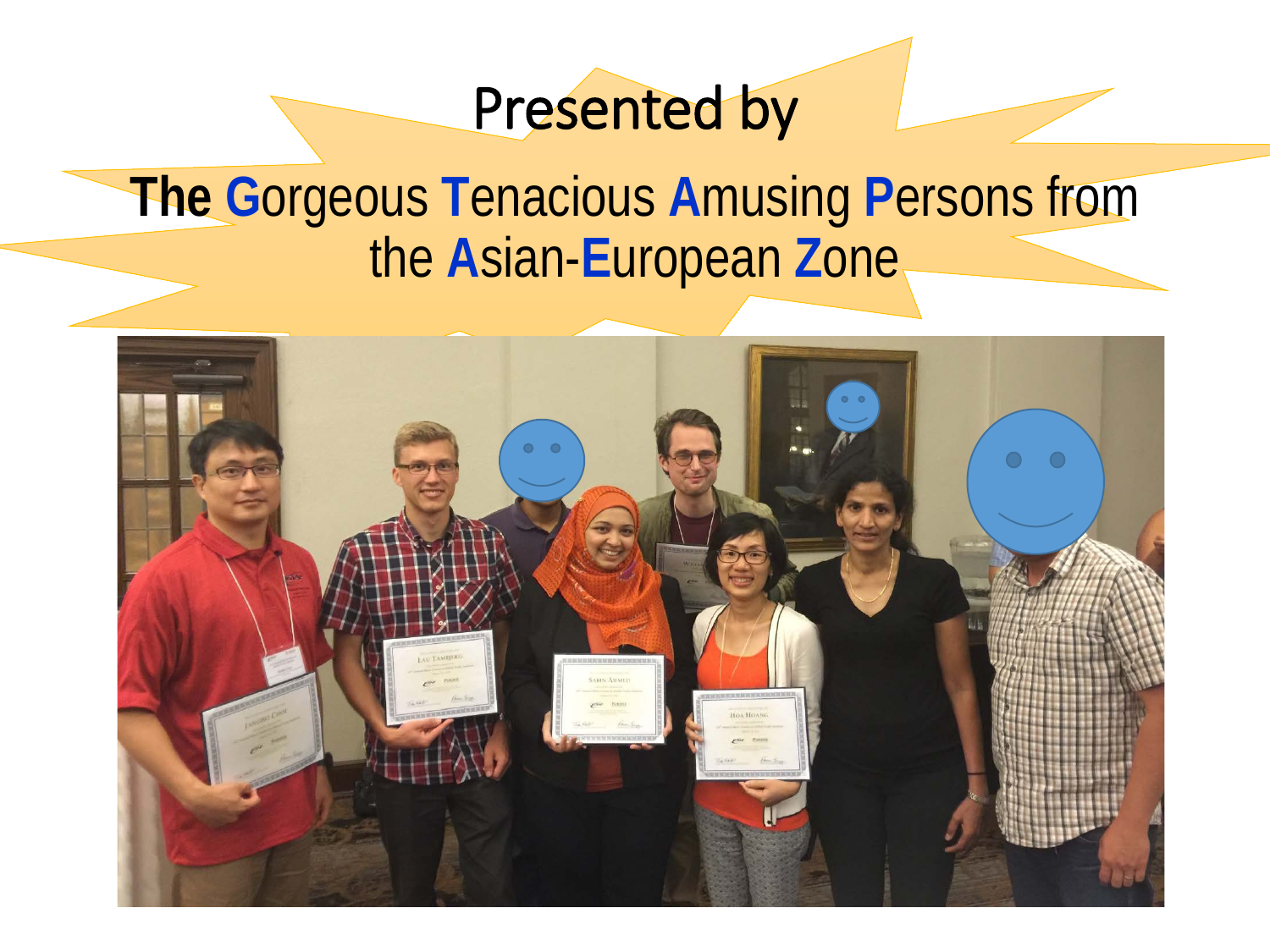## About GTAP-AEZ

•GTAP-AEZ is a global economic commodity and trade model.

•Important for analyzing the environmental impacts of economic activities and policies, such as:

 $\rightarrow$  Effect of crop productivity shocks or bio-fuel expansion on land use;

 $\rightarrow$ Impact of agricultural productivity growth on global GHG emissions from land cover change;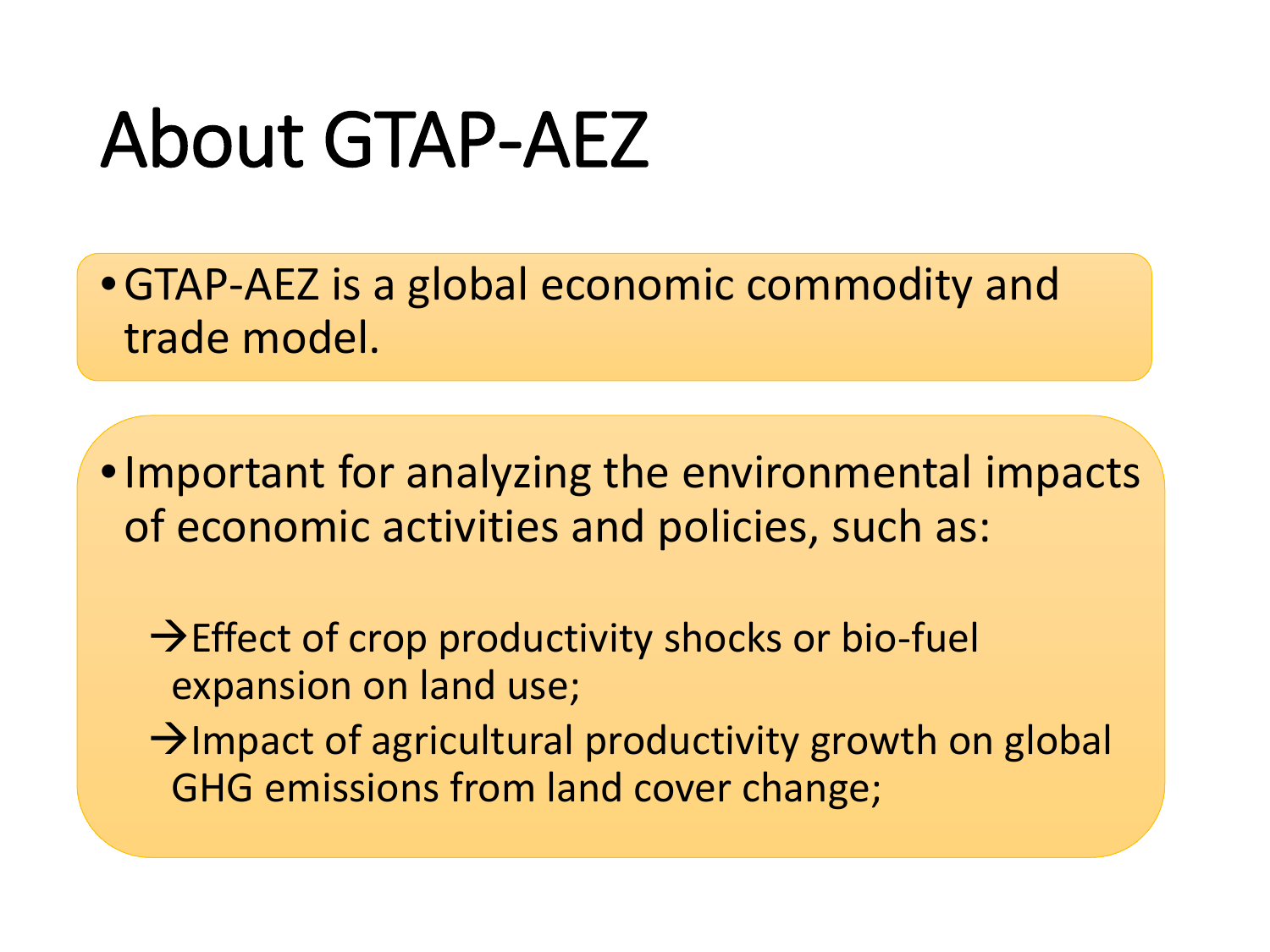### Some key distinctions from the Standard Model (Hertel, 1997)

The GTAP-AEZ database and theoretical structure differs from the standard GTAP model  $\rightarrow$  includes additional elements to allow analysis of land use and emissions.

(1) Allows for land to be a heterogeneous endowment:  $\rightarrow$  regional land endowment split into Agro-Economic Zones

(AEZs) that differ by growing period and climatic zones.

(2) Recognizes that land may not be freely mobile between alternative uses:

> $\rightarrow$  mobility of land is constrained by a Constant Elasticity of Transformation (CET) frontier;

 $\rightarrow$  different returns to land in alternative uses

(3) Allows for changes in crop yields by extensive and intensive margins.

(4) Allows for changes in emissions from different land use.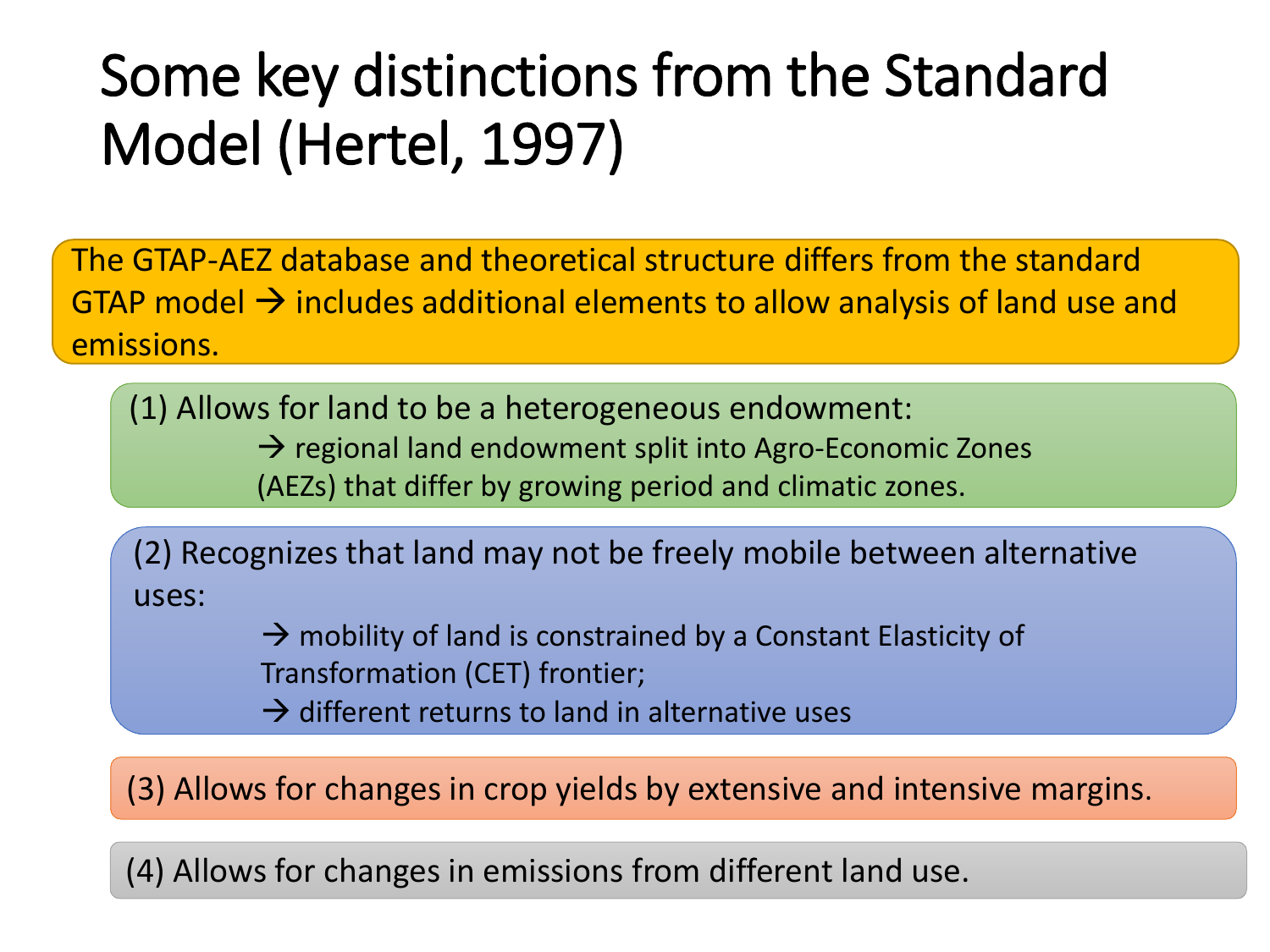### Land use application based on Villoria et al. (2013)

**Scenario 1: Regional productivity shock**

IDN experience productivity growth rates of 39%;

Productivity in other crops within IDN and Rest of the World (ROW) assumed unchanged.

- **Key Result:** 

 $\rightarrow$  Regional deforestation;

- $\rightarrow$  Global forest reversion;
- $\rightarrow$  Lower global emissions.

**Scenario 2: Global productivity shock** 

- IDN experience productivity growth rates of 39%;
- Productivity shocks to other crops within IDN and Rest of the World (ROW) according to estimates of Fischer *et al.* (2012).

- **Key Result:** 

- $\rightarrow$  Net forest reversion locally and globally;
- $\rightarrow$  Net reduction in emissions locally and globally.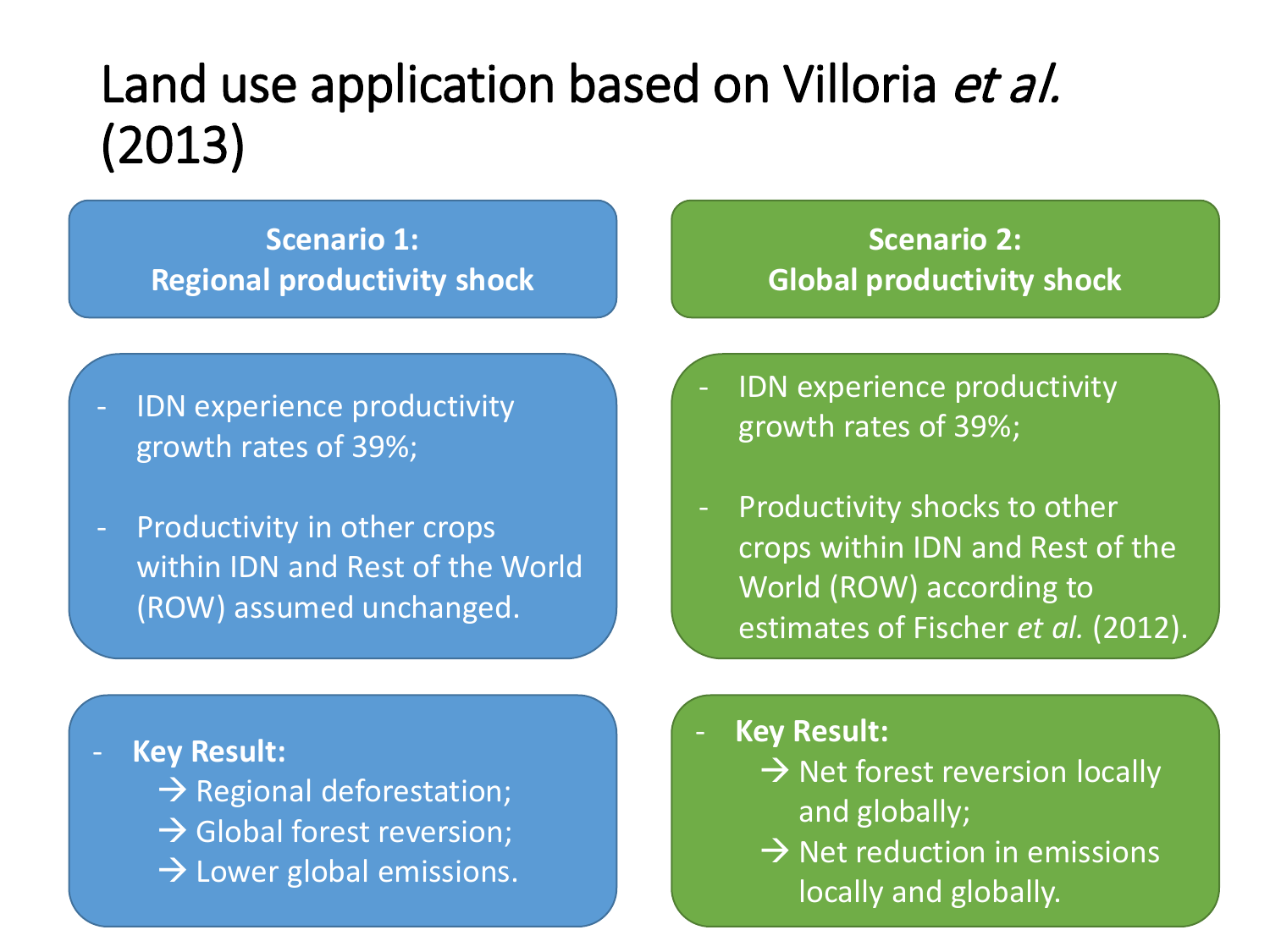## The Land Policy and Productivity Shock Paradox

Sabin Ahmed

Jangho Choi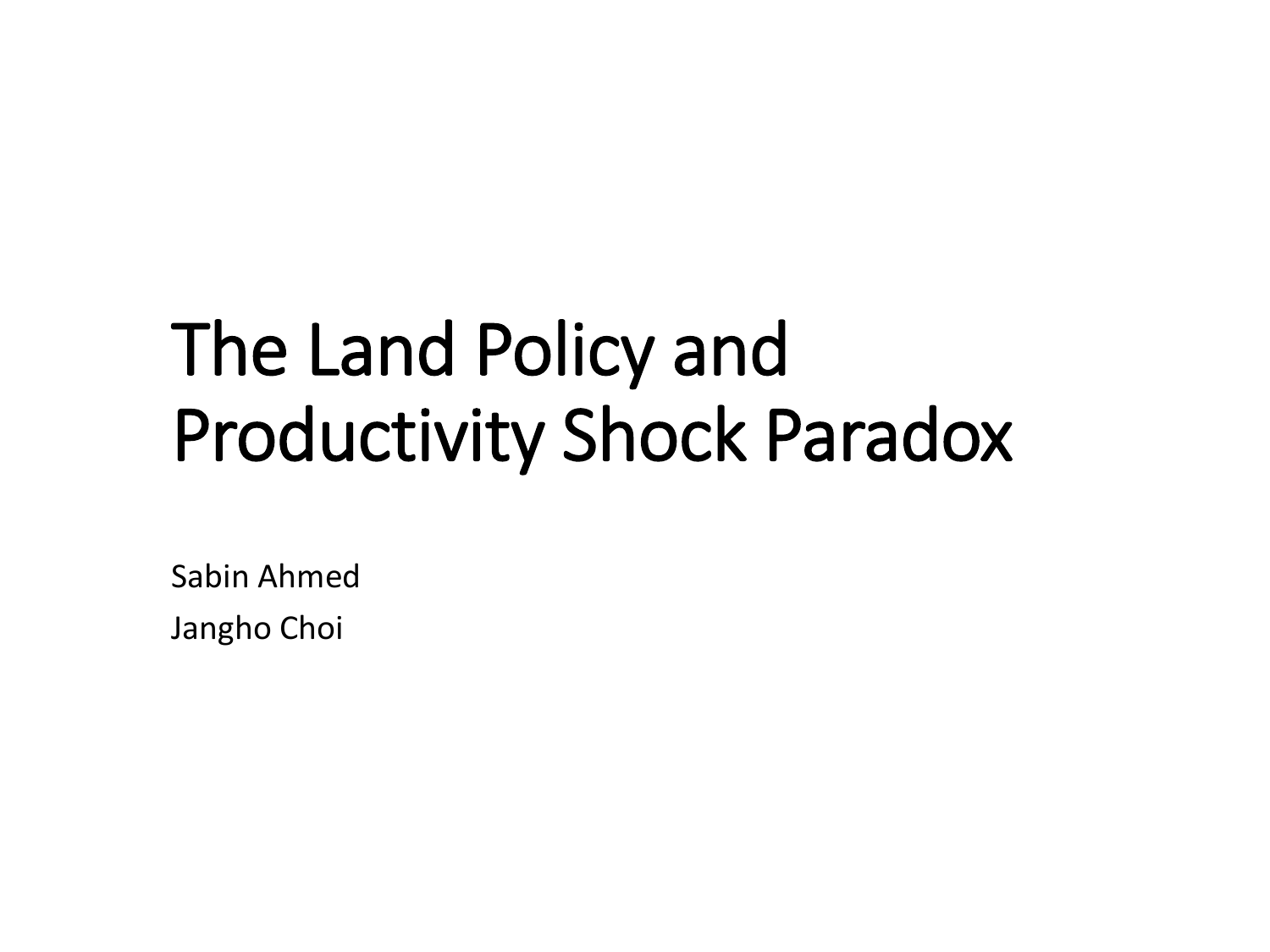## Introduction

#### **Objective:**

- Extend the Villoria *et al.* Model to explore the local and global land use impact of a regional productivity (TFP) shock in oil palm production under different land regulations in:
	- Indonesia and Malaysia (IDN)
	- United States (USA)
- Explore how LOCAL and GLOBAL land use impacts differ when technological change occurs in a small developing country versus a larger developed economy.

#### **Two experiments:**

- (1) What happens to land use after a TFP shock under more restrictive land policy in IDN versus USA?
- (2) What happens to land use after a TFP shock under more relaxed land policy in the IDN versus the USA?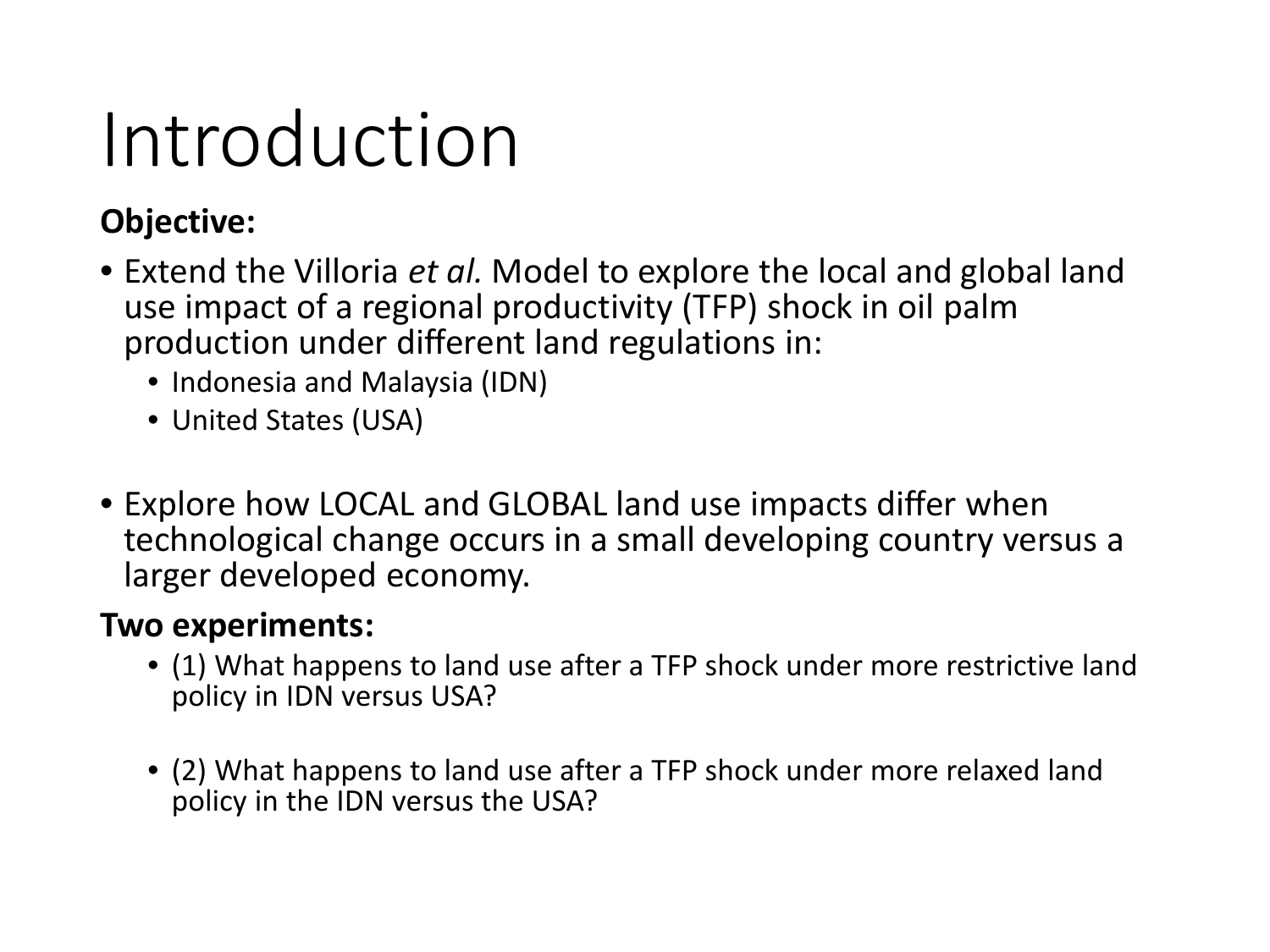## Experiment

**Land policy regulation:** Use changes in the regional Elasticity of Transformation parameter (ETRAE) for sluggish endowments (land) to mimic land policy restrictions and relaxation.

Experiment 1:

(1) Decrease ETRAE (magnitude)  $\rightarrow$  Restrict mobility of land across different uses (forestry; crop land; pasture)

- (a) Shock TFP in the oil palm sector in IDN by 39%;
- (b) Shock TFP in the oil palm sector in USA by 39%;

Experiment 2:

- (1) Increase ETRAE (magnitude)  $\rightarrow$  Relax mobility of land across different uses (forestry; crop land; pasture)
- (a) Shock TFP in the oil palm sector in IDN by 39%;
- (b) Shock TFP in the oil palm sector in USA by 39%;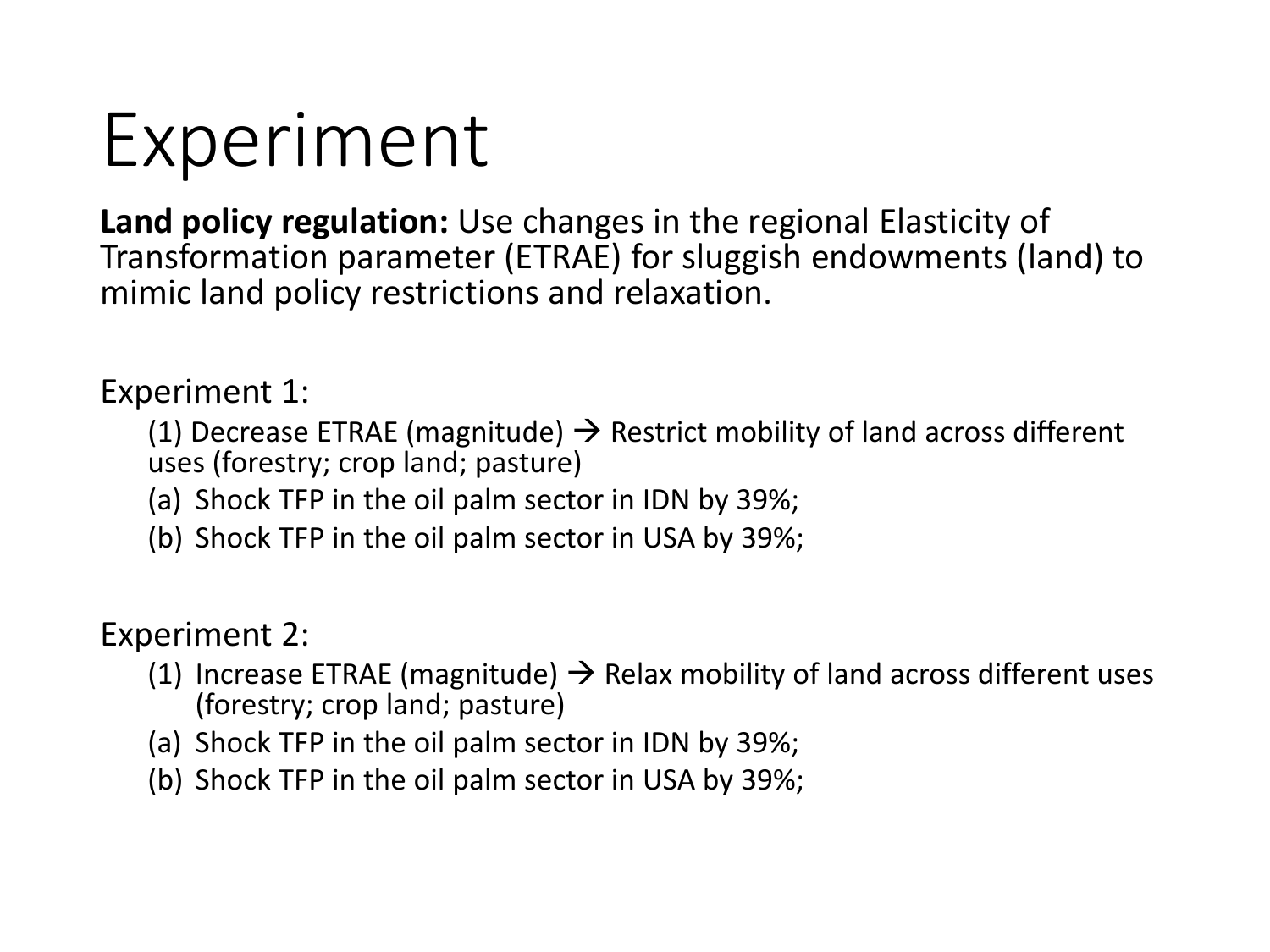### The Baseline (Villoria et al., 2013)

| <b>Baseline results - TFP Shock in IDN</b>                  |                                       |                                |                                              |  |  |
|-------------------------------------------------------------|---------------------------------------|--------------------------------|----------------------------------------------|--|--|
| aoall ("OSD", "IDN") = 39%                                  |                                       |                                |                                              |  |  |
| <b>ETRAE = <math>-0.5</math></b> (baseline parameter value) |                                       |                                |                                              |  |  |
| <b>IDN</b>                                                  | Output<br>$(\Delta\%)$                | <b>Exports</b><br>$(\Delta\%)$ | Forest land<br>cover<br>$(\Delta 1,000$ hec) |  |  |
| Domestic Changes                                            | 个个                                    | 个个个                            | すん                                           |  |  |
| <b>Global Changes</b>                                       | $\rightarrow \rightarrow \rightarrow$ | N/A                            | <u> ተተ</u>                                   |  |  |

IDN Government decides to protect their forests  $\rightarrow$ implements restrictions on land use.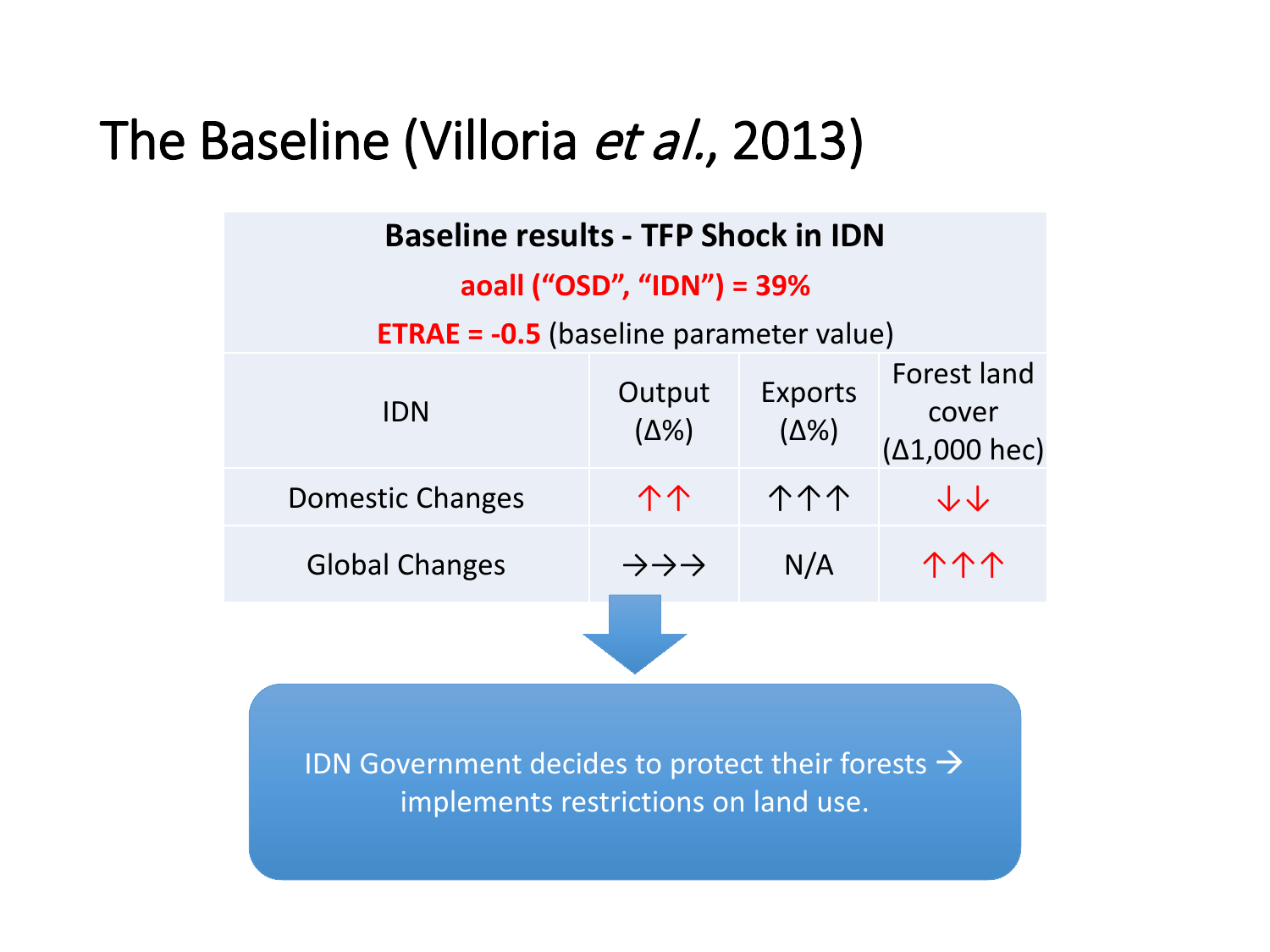#### Experiment 1: TFP Shocks under land use restriction

|                                                | <b>Baseline results - TFP Shock in IDN</b> |              | <b>Restrictive Policy &amp; TFP Shock in IDN</b> |  |                                           |     |                             |                                     |
|------------------------------------------------|--------------------------------------------|--------------|--------------------------------------------------|--|-------------------------------------------|-----|-----------------------------|-------------------------------------|
| aoall ("OSD", "IDN") = 39%                     |                                            |              | aoall ("OSD", "IDN") = 39%                       |  |                                           |     |                             |                                     |
| <b>ETRAE = -0.5</b> (baseline parameter value) |                                            |              |                                                  |  | <b>ETRAE = -0.1</b> (new parameter value) |     |                             |                                     |
| <b>IDN</b>                                     | Output Exports<br>(Δ%) (Δ%)                | $(\Delta\%)$ | Forests<br>$(\Delta 1,000)$<br>hec)              |  | <b>IDN</b>                                |     | Output Exports<br>(Δ%) (Δ%) | Forests<br>$(\Delta 1,000)$<br>hec) |
| Domestic Changes                               | 39                                         | 240          | $-118$                                           |  | <b>Domestic Changes</b>                   | 39  | 240                         | $-40.9$                             |
| <b>Global Changes</b>                          | 0.1                                        | N/A          | 499                                              |  | <b>Global Changes</b>                     | 0.1 | N/A                         | 340                                 |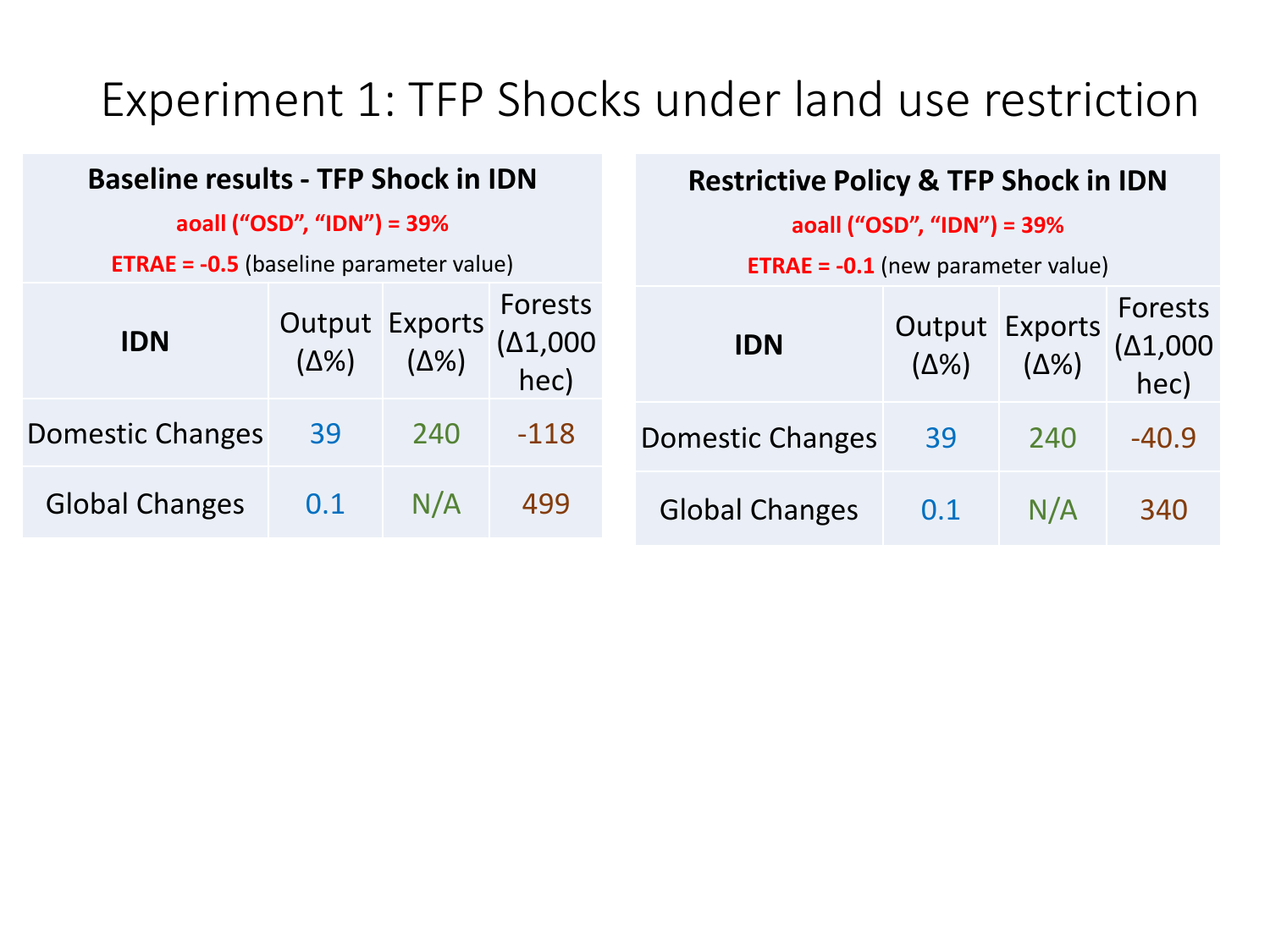#### Experiment 1: TFP Shocks under land use restriction

#### **Baseline results - TFP Shock in IDN aoall ("OSD", "IDN") = 39% ETRAE = -0.5** (baseline parameter value) **IDN** Outputs Exports (Δ1,000 Forests hec) **Domestic Changes** 39 240 -118 Global Changes 0.1 N/A 499 **Restrictive Policy & TFP Shock in IDN aoall ("OSD", "IDN") = 39% ETRAE = -0.1** (new parameter value) **IDN** Outputs Exports (Δ1,000 Forests hec) Domestic Changes 39 240 -40.9 Global Changes 0.1 N/A 340

Negative spillover effect on other regions!

- IDN achieved the policy objectives without sacrificing economic activity. - However, the world worse off due to the land regulation in IDN.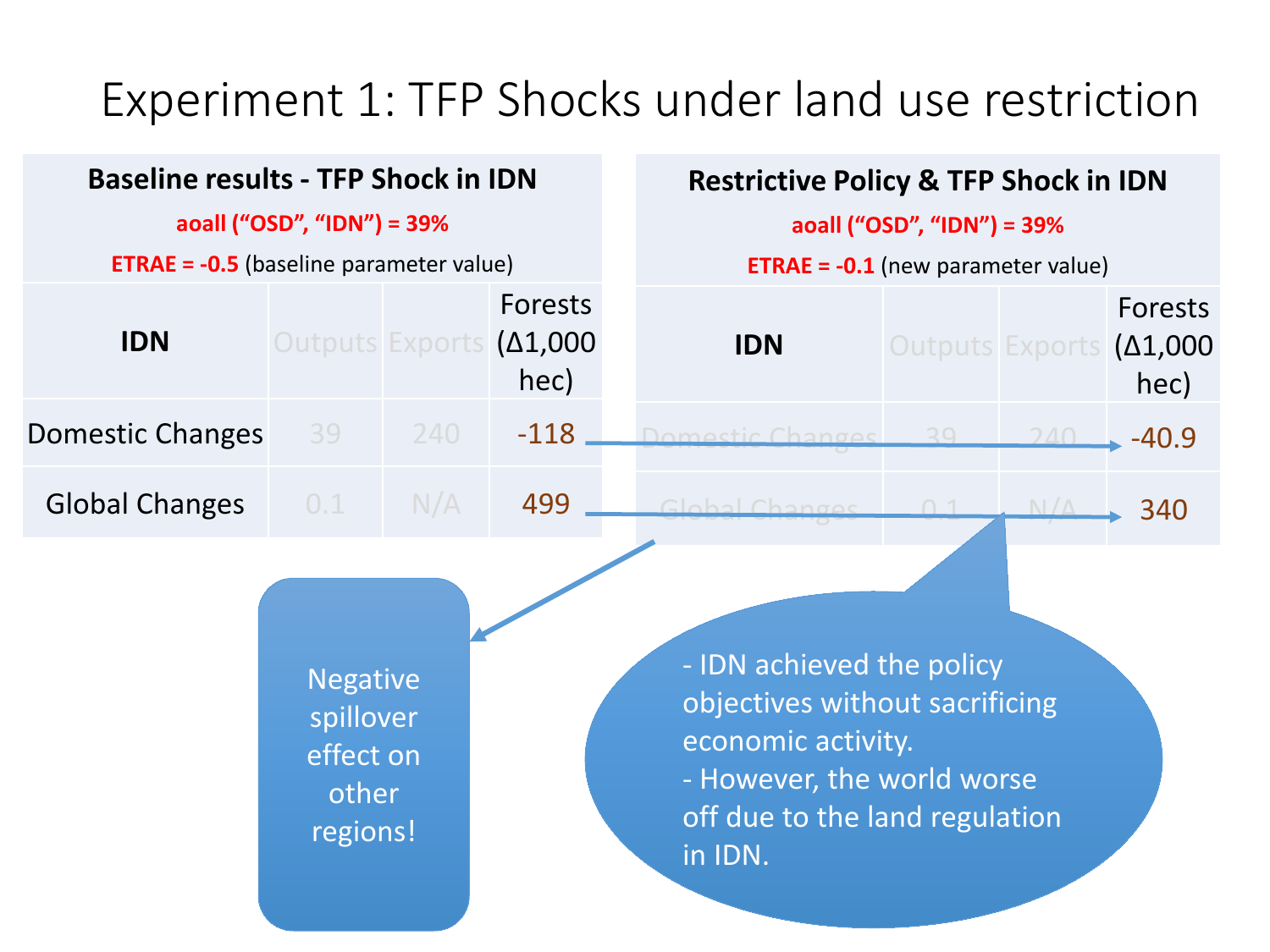**Question:** Does IDN lose its forest because it's a small developing country-pair?

**Hypothesis 1:** Yes! Larger and developed economy expected to experience relatively less negative impact on forestry.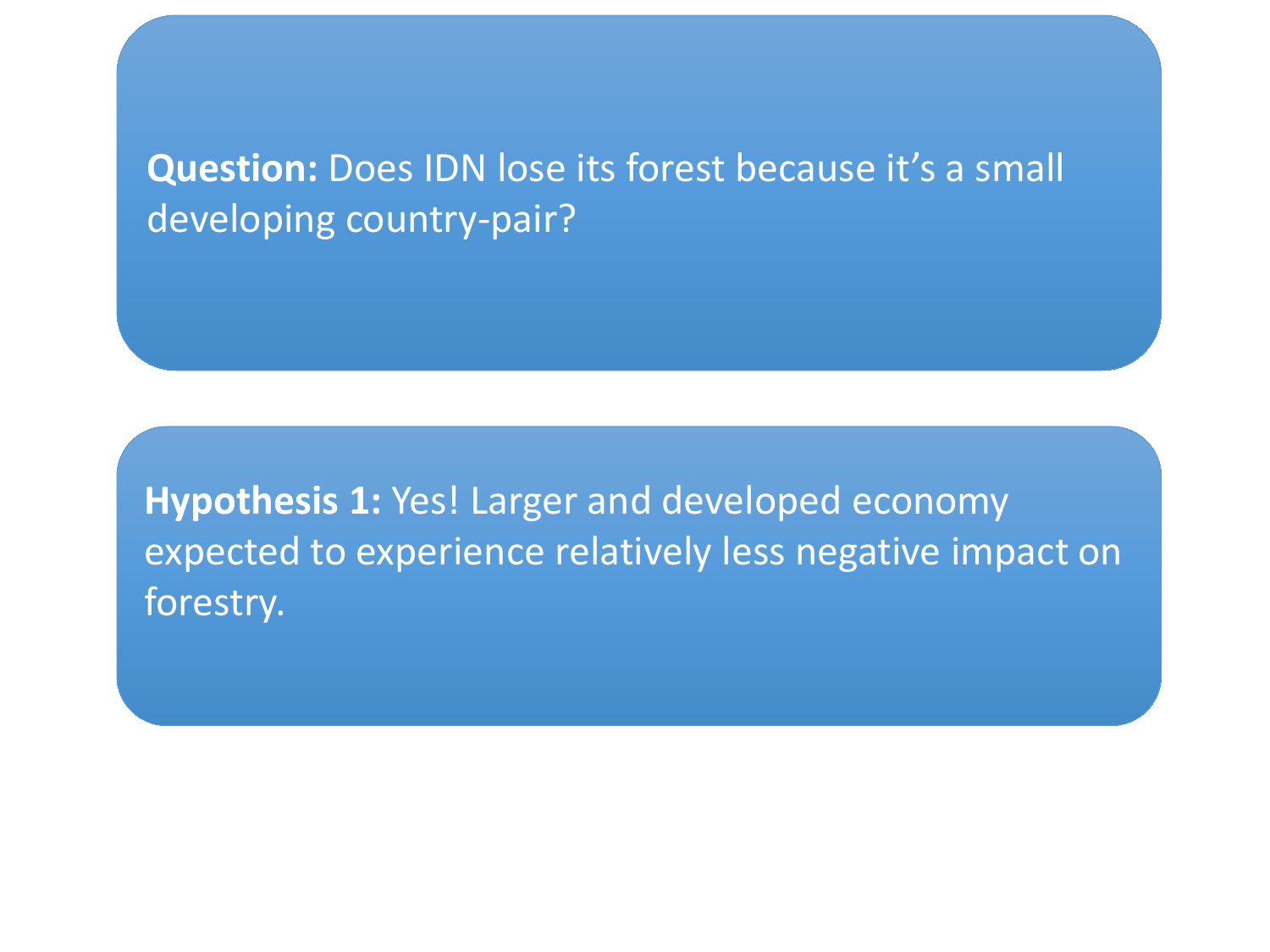

#### **TFP Shock in the US**

**aoall ("OSD", "USA") = 39%**

**ETRAE = -0.5** (baseline parameter value)

| <b>USA</b>              | <b>Outputs Exports Forests</b> |    |        |  |
|-------------------------|--------------------------------|----|--------|--|
| <b>Domestic Changes</b> | 48                             | 92 | $-400$ |  |
| <b>Global Changes</b>   | -1                             |    | 1323   |  |

|  |  | <b>Restrictive Policy &amp; TFP Shock</b> |
|--|--|-------------------------------------------|
|--|--|-------------------------------------------|

| <b>IDN</b>                    | $S_S$ S | Output Export Forests |
|-------------------------------|---------|-----------------------|
| Domestic Changes 39 240 -40.9 |         |                       |
| Global Changes   0.1          |         | 340                   |

Same result of TFP shock in the  $USA \rightarrow Output$  and exports increase.

 $\rightarrow$  Greater deforestation in the US but world better off in terms of land preservation as US oil palm floods the world market and production of palm oil falls in ROW.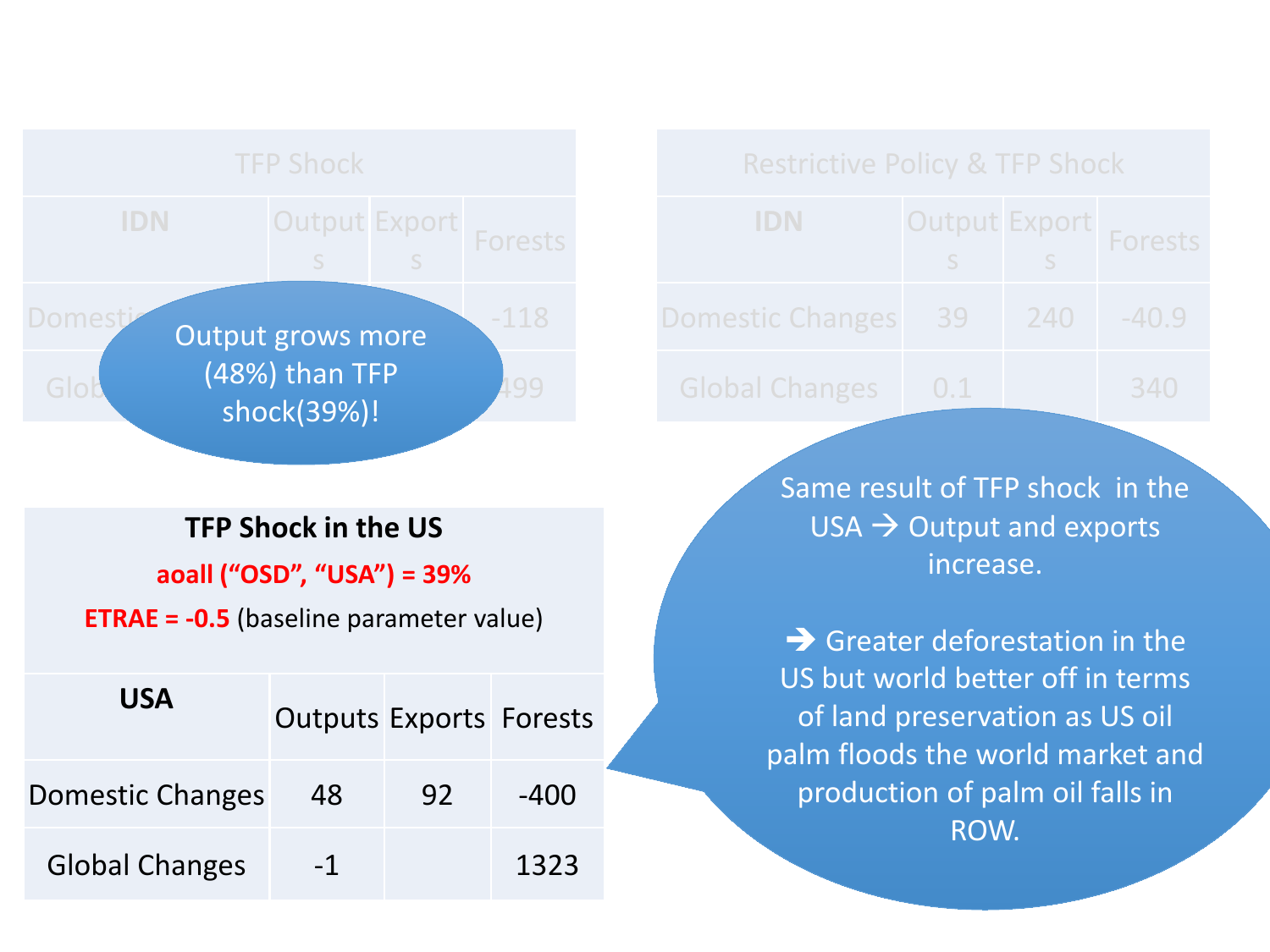

#### Negative large country effect on world output.

| Domestic Changes 39 240 -40.9 |  |     |
|-------------------------------|--|-----|
| Global Changes 0.1            |  | 340 |

s

s

Productivity shock and increase in output in the US  $\rightarrow$  US oil palm exports flooding the market  $\rightarrow$  Global production of oil seeds decline by 1 %.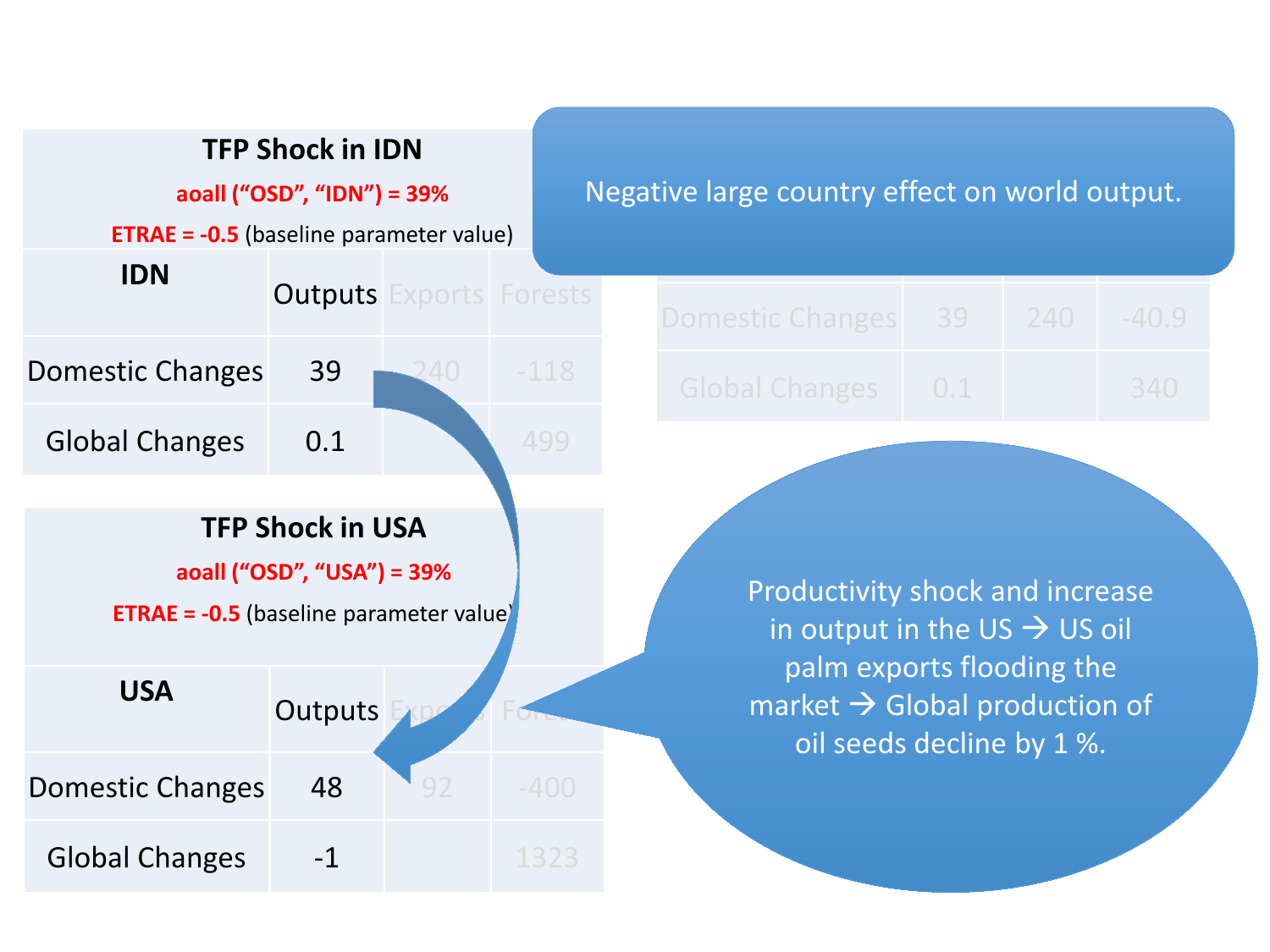| <b>TFP Shock in IDN</b>                      |    |     |        |  |  |  |
|----------------------------------------------|----|-----|--------|--|--|--|
| aoall ("OSD", "IDN") = 39%                   |    |     |        |  |  |  |
| $ETRAE = -0.5$                               |    |     |        |  |  |  |
| <b>IDN</b><br><b>Outputs Exports Forests</b> |    |     |        |  |  |  |
| <b>Domestic Changes</b>                      | 39 | 240 | $-118$ |  |  |  |
| <b>Global Changes</b><br>0.1                 |    |     |        |  |  |  |

| Restrictive Policy & TFP Shock in IDN |                                |     |         |  |  |  |
|---------------------------------------|--------------------------------|-----|---------|--|--|--|
| aoall ("OSD", "IDN") = 39%            |                                |     |         |  |  |  |
| $ETRAE = -0.1$                        |                                |     |         |  |  |  |
| <b>IDN</b>                            | <b>Outputs Exports Forests</b> |     |         |  |  |  |
| <b>Domestic Changes</b>               | 39                             | 240 | $-40.9$ |  |  |  |
| <b>Global Changes</b>                 | 0.1                            |     | 340     |  |  |  |

| <b>TFP Shock in USA</b><br>aoall ("OSD", "USA") = 39%<br>$ETRAE = -0.5$ |                               |    |      |  |  |
|-------------------------------------------------------------------------|-------------------------------|----|------|--|--|
| <b>USA</b>                                                              | <b>Output Exports Forests</b> |    |      |  |  |
| Domestic Changes                                                        | 48                            | 92 | -400 |  |  |
| <b>Global Changes</b>                                                   | -1                            |    | 1323 |  |  |

| <b>Restrictive Policy &amp; TFP Shock in IDN</b> |           |                               |        |  |  |  |
|--------------------------------------------------|-----------|-------------------------------|--------|--|--|--|
| aoall ("OSD", "USA") = 39%                       |           |                               |        |  |  |  |
| $ETRAE = -0.1$                                   |           |                               |        |  |  |  |
| <b>USA</b>                                       |           | <b>Output Exports Forests</b> |        |  |  |  |
| Domestic Changes                                 | 48        | 92                            | $-182$ |  |  |  |
| <b>Global Changes</b>                            | $-()$ . / |                               | 1201   |  |  |  |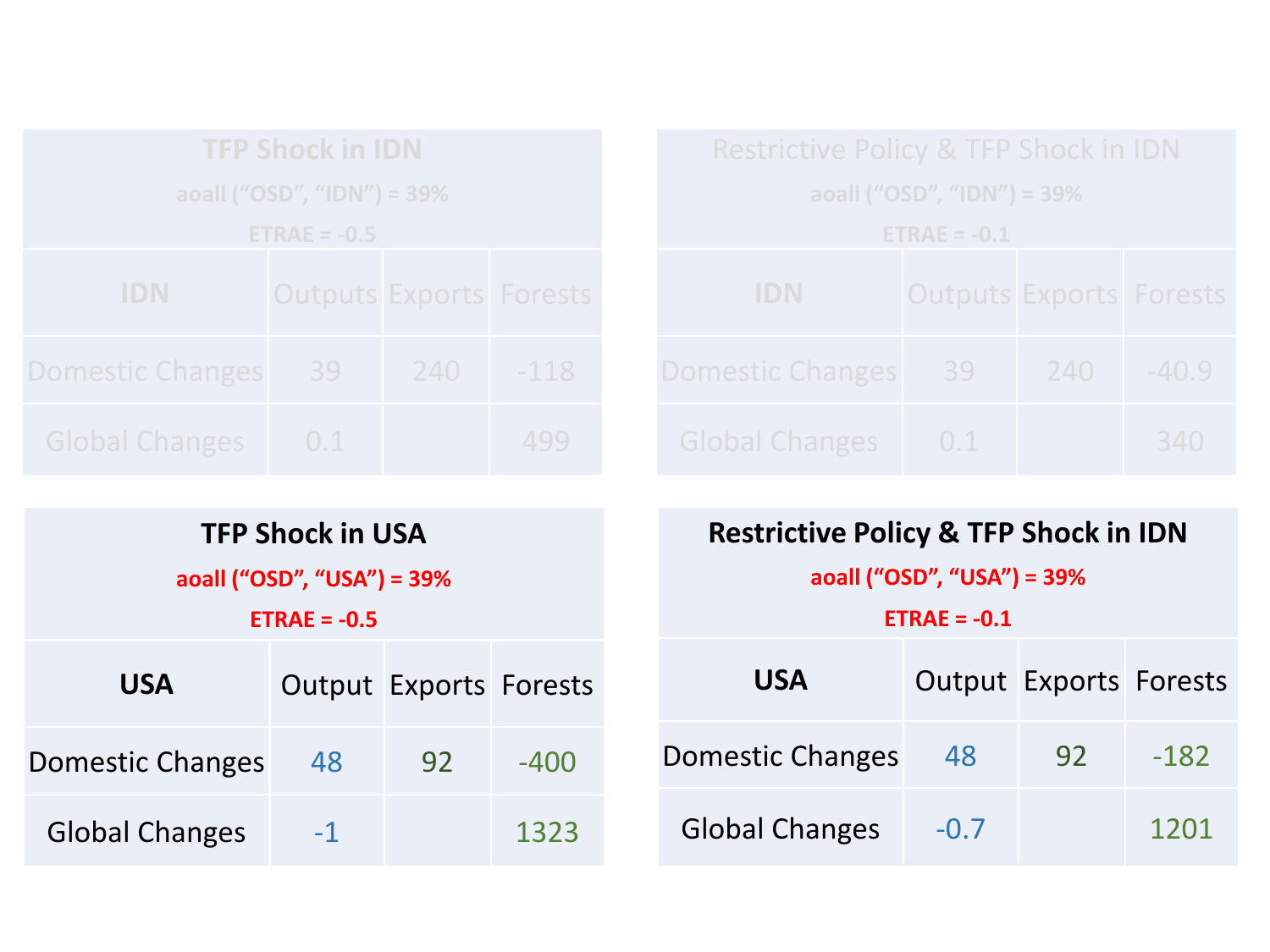#### Question 2: Why do the two regions still loose their domestic forest?

TFP Shock to palm oil production in the US under more restrictive land policy not likely to be effective in preserving forest land because:

 $\rightarrow$  US export share of oil palm in world exports much larger (27%) compared to IDN (1.3%) and initial land transformation elasticity already pretty inelastic at -0.5%

**What if we increase the elasticity of transformation of land as a proxy for relaxation of land preservation policy i.e. change ETRAE from -0.5 to -5?**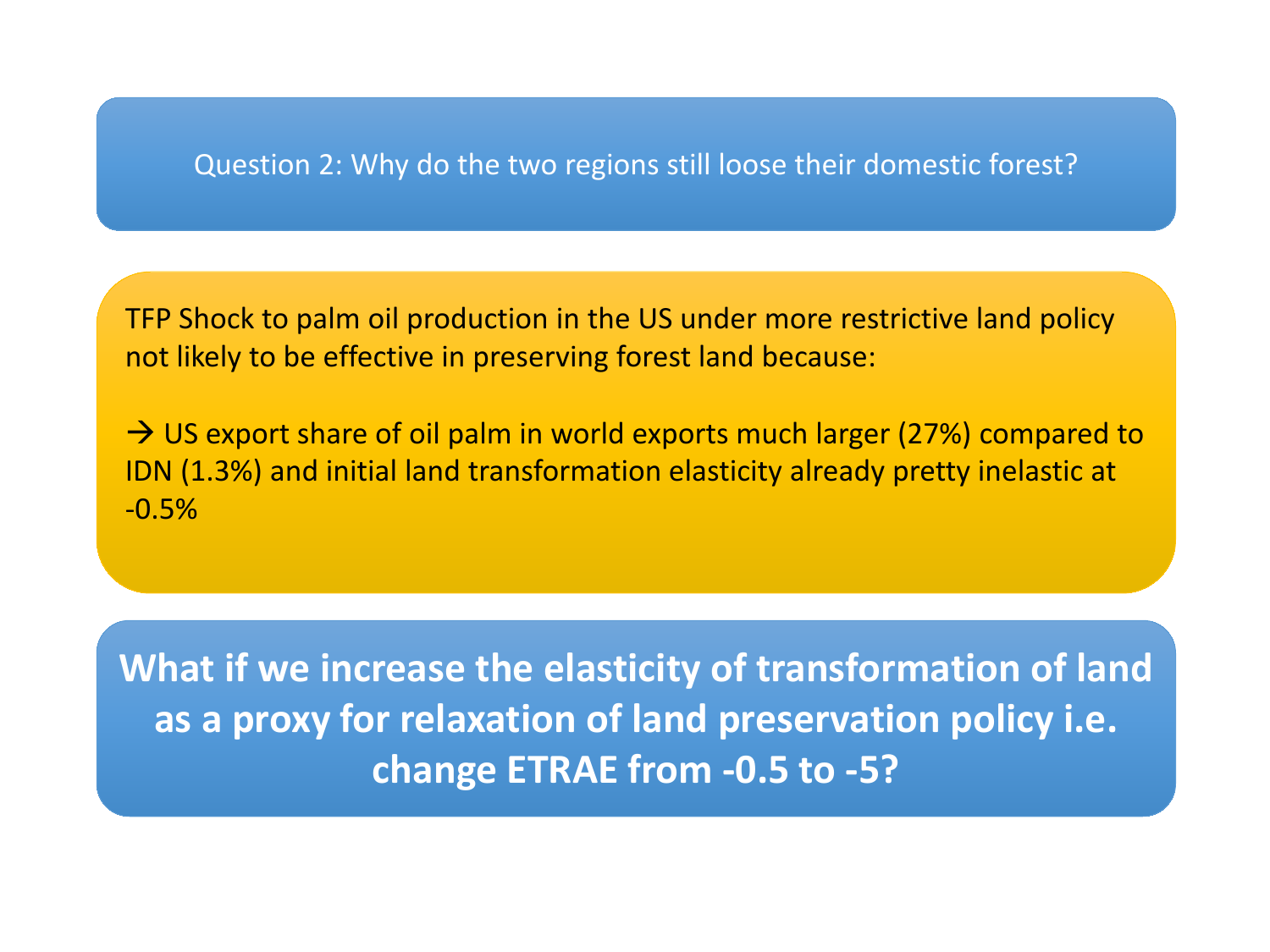| <b>TFP Shock in IDN</b> |     |                               |        |  |  |  |
|-------------------------|-----|-------------------------------|--------|--|--|--|
| <b>IDN</b>              |     | <b>Output Exports Forests</b> |        |  |  |  |
| <b>Domestic Changes</b> | 39  | 240                           | $-118$ |  |  |  |
| <b>Global Changes</b>   | 0.1 |                               | 499    |  |  |  |

| <b>Relaxed Policy &amp; TFP Shock in IDN</b> |  |  |  |  |  |  |
|----------------------------------------------|--|--|--|--|--|--|
|----------------------------------------------|--|--|--|--|--|--|

| IDN                   |     | <b>Output Exports Forests</b> |        |
|-----------------------|-----|-------------------------------|--------|
| Domestic Changes      | 39  | 240                           | $-205$ |
| <b>Global Changes</b> | 0.1 |                               | 456    |

|                       | <b>TFP Shock in US</b> |                               |        | <b>Relaxed Policy &amp; TFP Shock in US</b> |     |                               |      |
|-----------------------|------------------------|-------------------------------|--------|---------------------------------------------|-----|-------------------------------|------|
| <b>USA</b>            |                        | <b>Output Exports Forests</b> |        | <b>USA</b>                                  |     | <b>Output Exports Forests</b> |      |
| Domestic Changes      | 48                     | 92                            | $-400$ | Domestic Changes                            | 48  | 92                            | 104  |
| <b>Global Changes</b> | $-1$                   |                               | 1323   | <b>Global Changes</b>                       | 0.7 |                               | 1525 |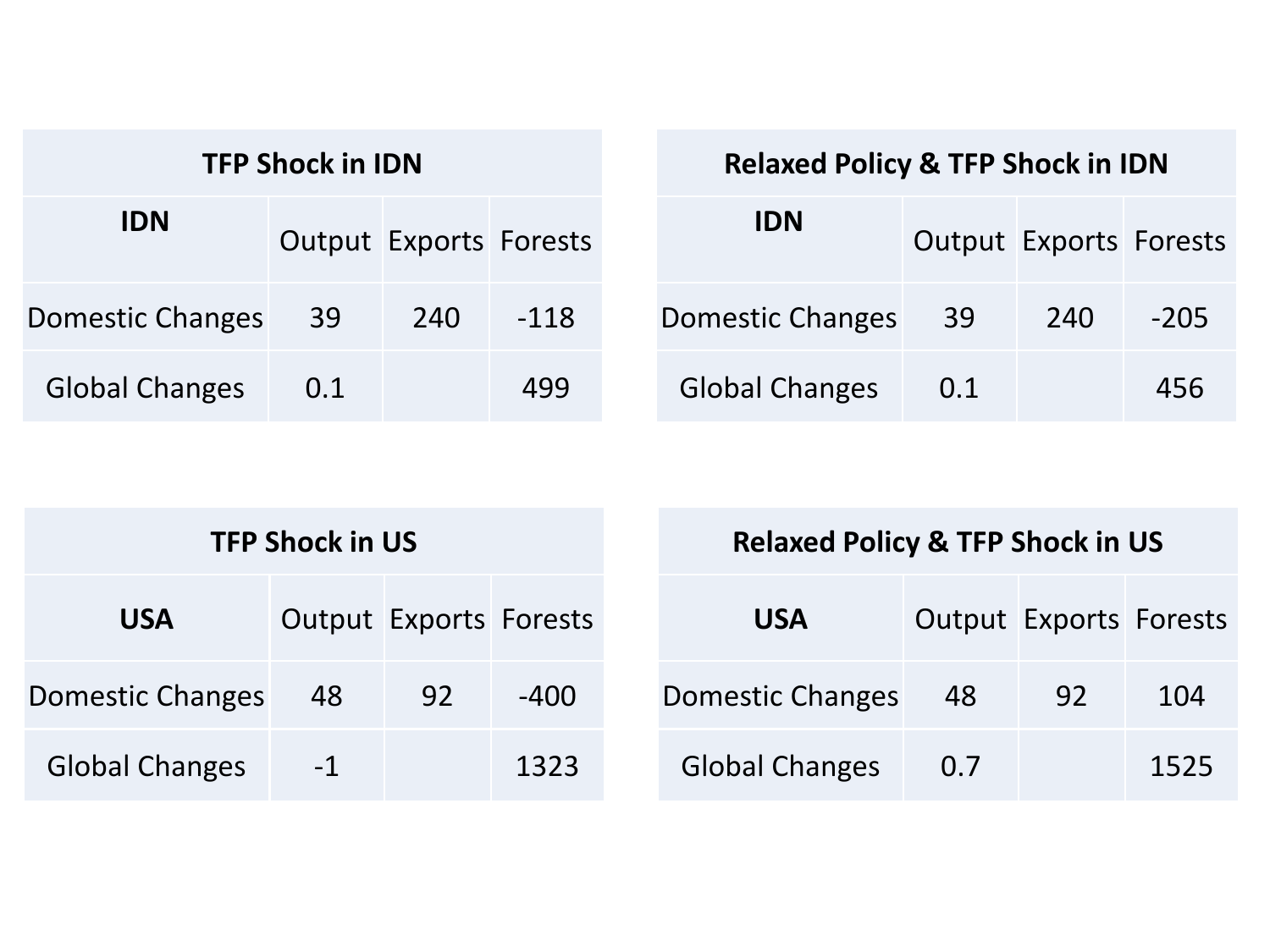#### Restrictive Land Policy

| <b>Marginal land</b><br>allocation for oil<br>palm | <b>Before</b><br><b>Policy</b> | <b>After Policy</b> | <b>Before</b><br><b>Policy</b> | After<br><b>Policy</b> |
|----------------------------------------------------|--------------------------------|---------------------|--------------------------------|------------------------|
| Local effects                                      | Intensive                      | Intensive           | Extensive Extensive            |                        |
| IDN - TFP shocked                                  | 39.8                           | 39.3                | 0.1                            | 0.1                    |
| US - TFP shocked                                   | 39.5                           | 39.5                | 1.5                            | $1.5\,$                |



#### Relaxed Land Policy

| <b>Marginal land</b><br>allocation for oil<br>palm | <b>Before</b><br><b>Policy</b> | <b>After Policy</b> | <b>Before</b><br><b>Policy</b> | After<br><b>Policy</b> |
|----------------------------------------------------|--------------------------------|---------------------|--------------------------------|------------------------|
| Local effects                                      | Intensive                      | Intensive           | Extensive Extensive            |                        |
| <b>IDN - TFP shocked</b>                           | 40                             | 39                  | 0.1                            | 0.1                    |
| US - TFP shocked                                   | 40                             | 39                  | $1.5\,$                        | 6.6                    |

IDN Intensive Extensive USA Intensive Extensive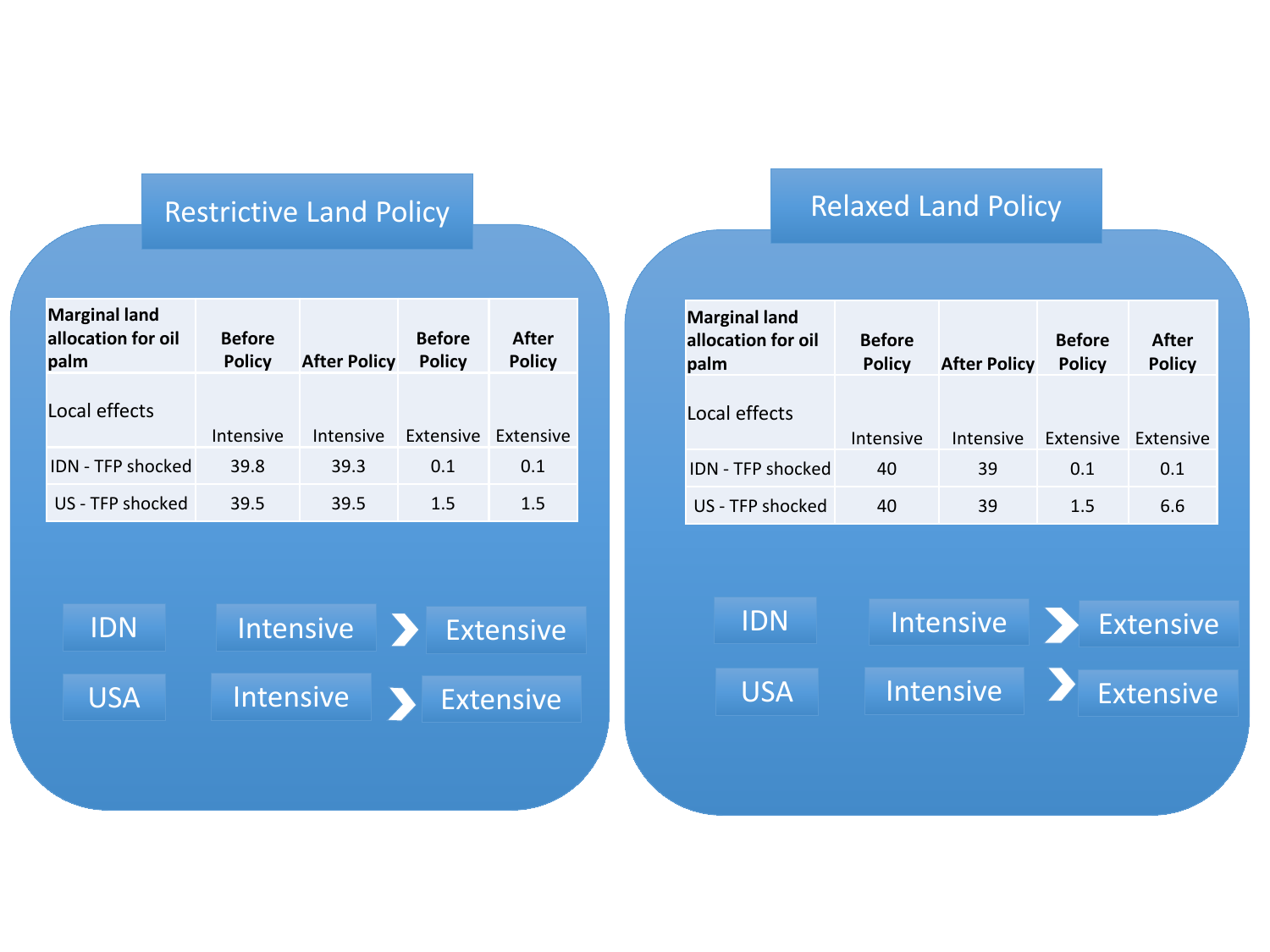| <b>TFP Shock</b>                              |        |    |    |  |  |
|-----------------------------------------------|--------|----|----|--|--|
| <b>IDN</b><br><b>Forests Cropland Pasture</b> |        |    |    |  |  |
| Domestic<br>Changes                           | $-118$ | 68 | 50 |  |  |
|                                               |        |    |    |  |  |

#### Relaxed Policy & TFP Shock

| <b>IDN</b>          |        | <b>Forests Cropland Pasture</b> |     |
|---------------------|--------|---------------------------------|-----|
| Domestic<br>Changes | $-205$ | 127                             | 773 |
|                     |        |                                 |     |

|                            | <b>TFP Shock</b> |                                 |     |                     |     | <b>Relaxed Policy &amp; TFP Shock</b> |        |
|----------------------------|------------------|---------------------------------|-----|---------------------|-----|---------------------------------------|--------|
| <b>USA</b>                 |                  | <b>Forests Cropland Pasture</b> |     | <b>USA</b>          |     | Forests Cropland Pasture              |        |
| <b>Domestic</b><br>Changes | $-400$           | 141                             | 259 | Domestic<br>Changes | 104 | 242                                   | $-345$ |
|                            |                  |                                 |     |                     |     |                                       |        |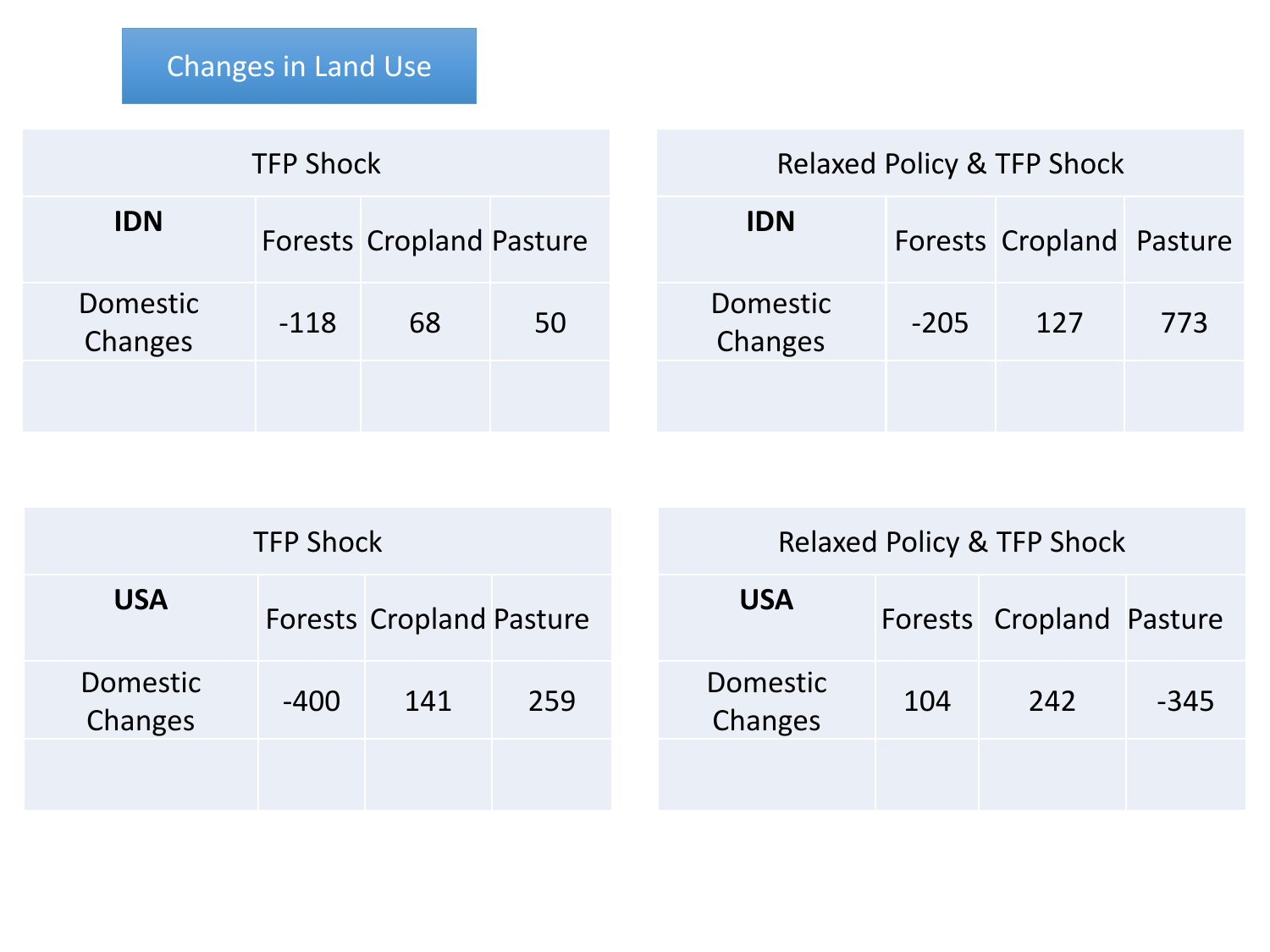| <b>TFP Shock</b>    |                          |        |     |  |  |  |
|---------------------|--------------------------|--------|-----|--|--|--|
| <b>IDN</b>          | Forests Cropland Pasture |        |     |  |  |  |
| Domestic<br>Changes | $-2.7$                   | $-0.8$ | 2.0 |  |  |  |
|                     |                          |        |     |  |  |  |

| <b>IDN</b>          | Forests | <b>OSD</b> | Pasture |
|---------------------|---------|------------|---------|
| Domestic<br>Changes | $-1.1$  | $-0.9$     | $-0.3$  |
|                     |         |            |         |

| <b>TFP Shock</b>    |                                 |     |     |  |  |  |
|---------------------|---------------------------------|-----|-----|--|--|--|
| <b>USA</b>          | <b>Forests Cropland Pasture</b> |     |     |  |  |  |
| Domestic<br>Changes | $-0.8$                          | 7.1 | 0.3 |  |  |  |
|                     |                                 |     |     |  |  |  |

| Relaxed Policy & TFP Shock |        |                                 |        |  |
|----------------------------|--------|---------------------------------|--------|--|
| <b>USA</b>                 |        | <b>Forests Cropland Pasture</b> |        |  |
| Domestic<br>Changes        | $-3.1$ | $-7.5$                          | $-2.5$ |  |
|                            |        |                                 |        |  |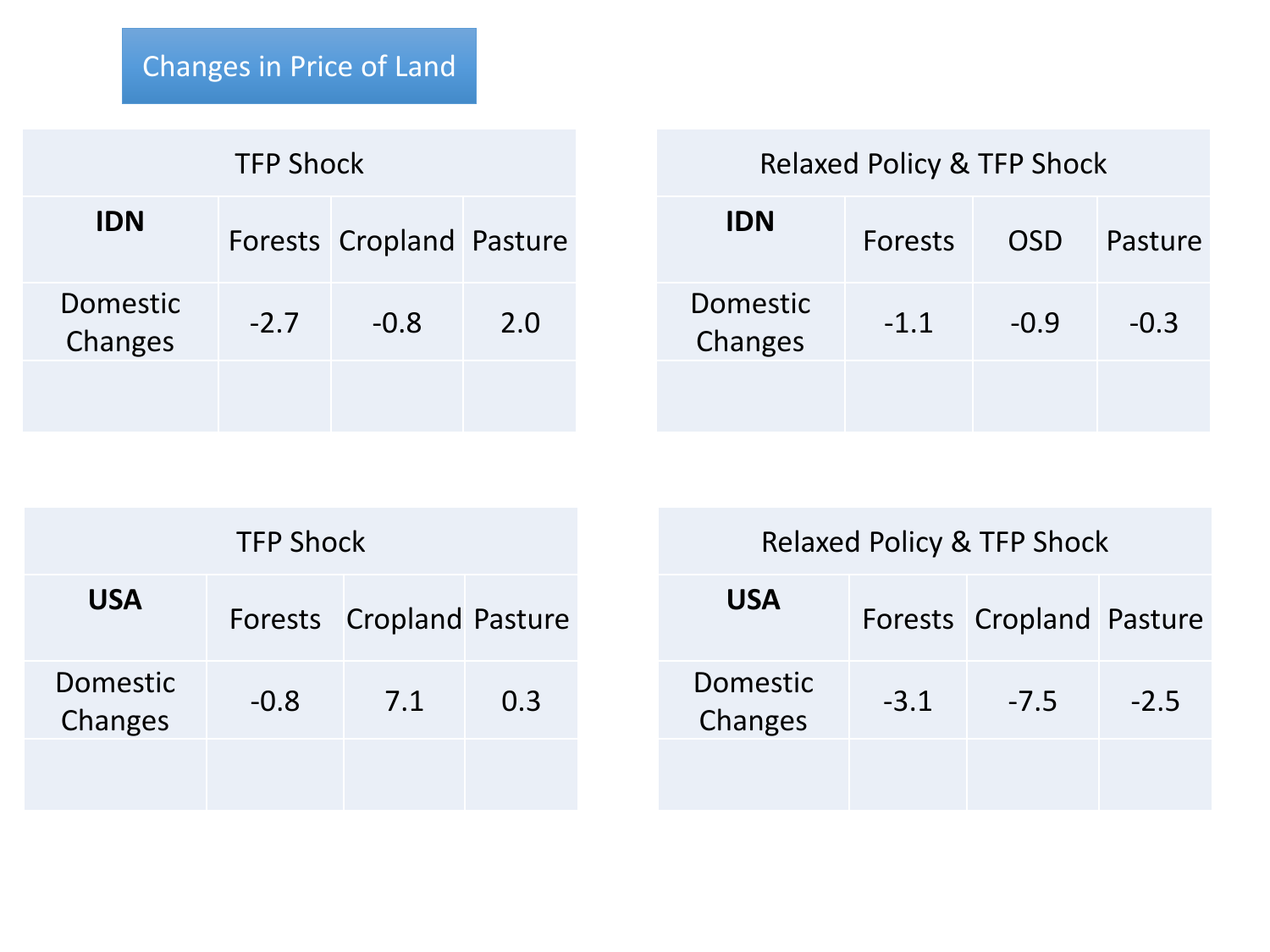## Climate change, food security and bioenergy policies

William Davis

Hoa Hoang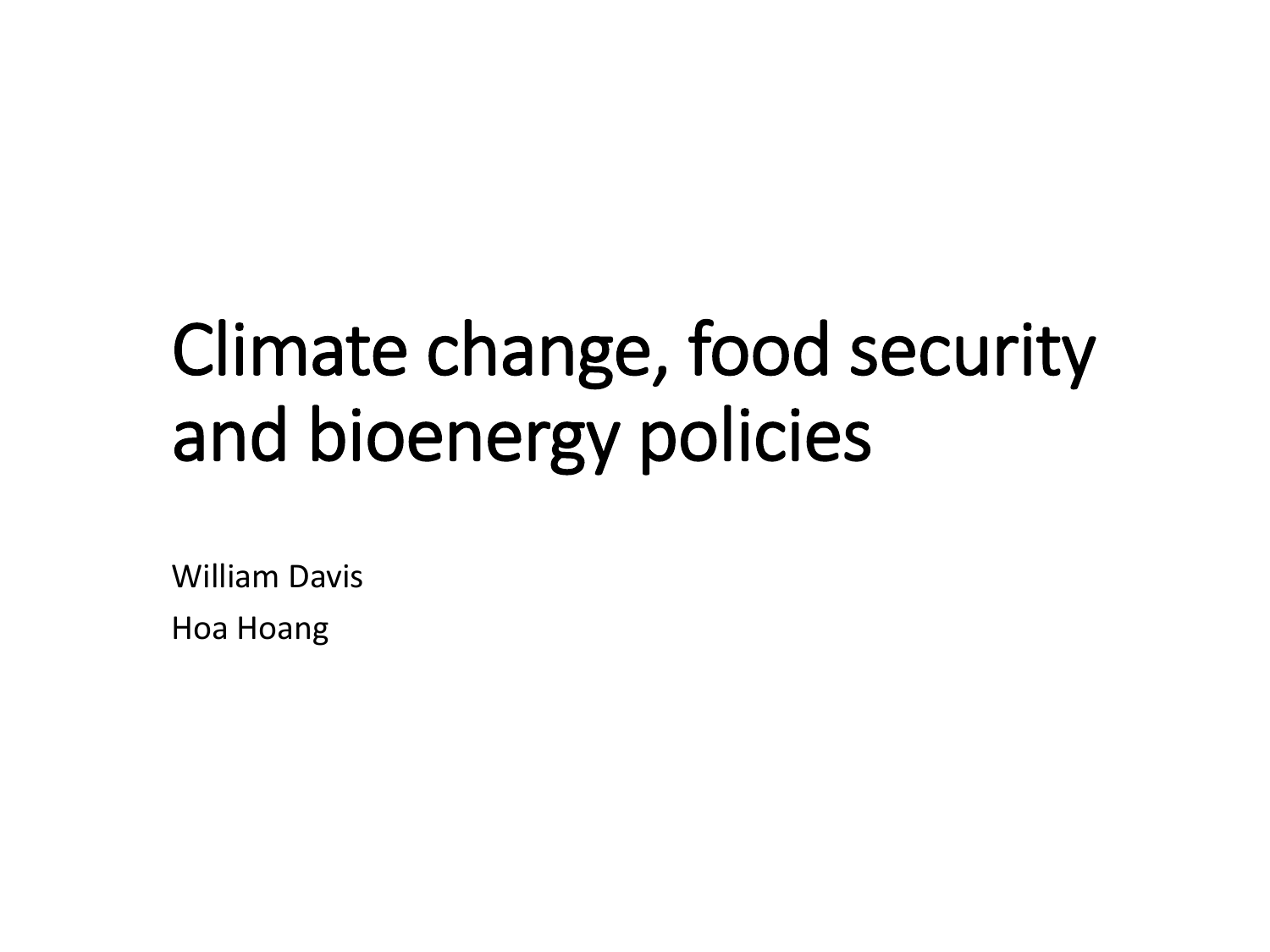#### When Obama met Ban Ki-moon

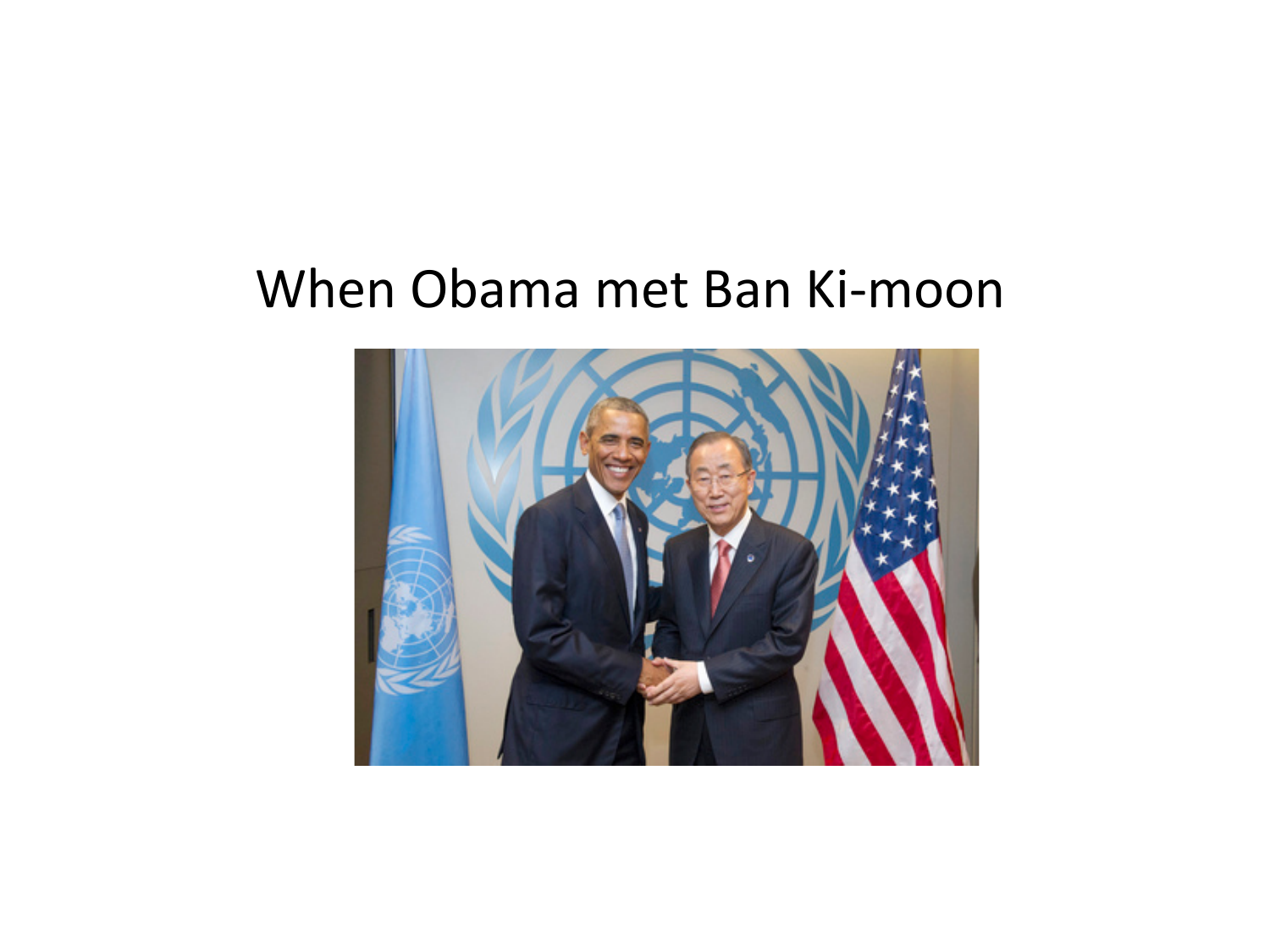#### …to discuss climate change.

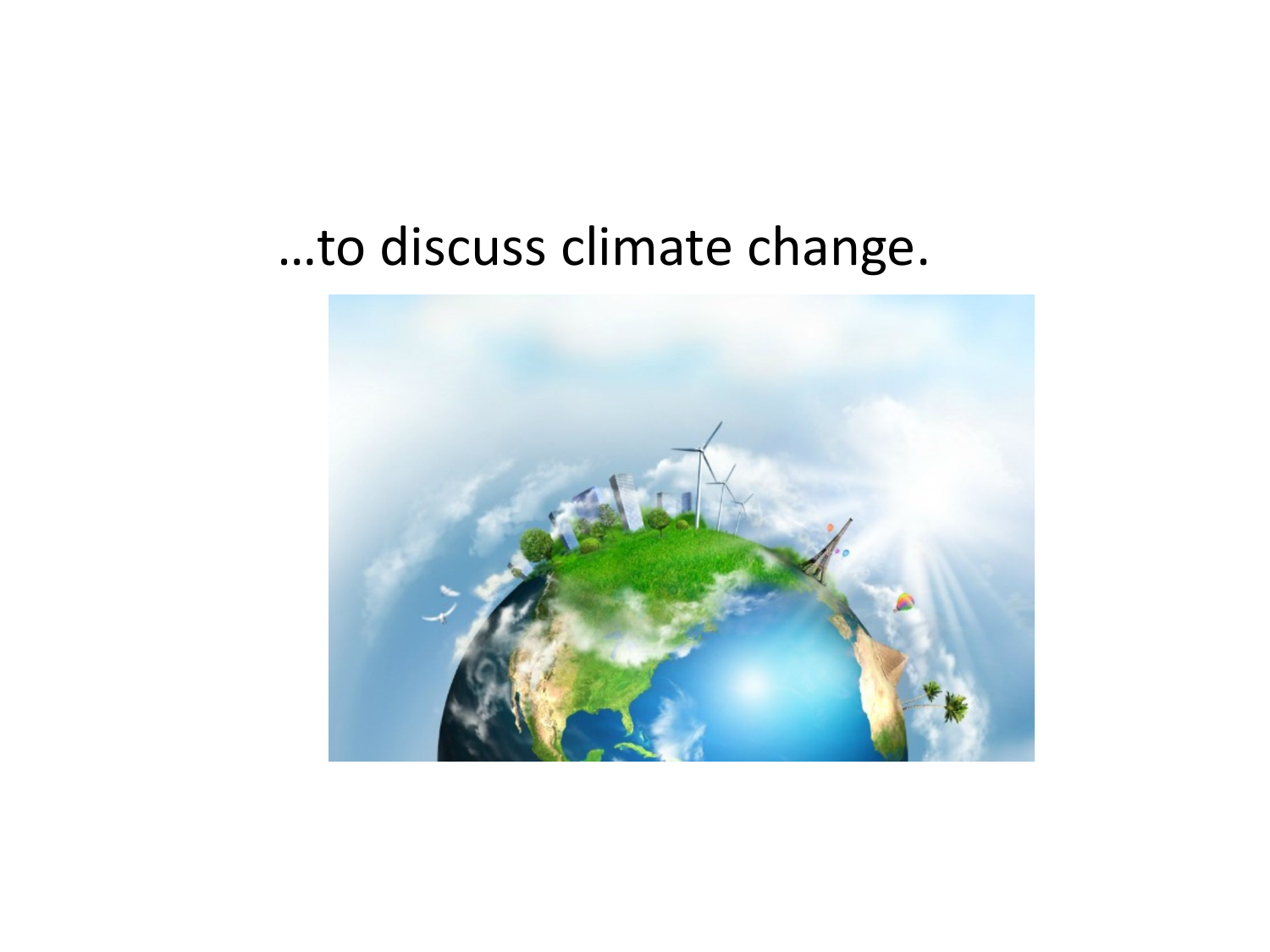### Staff assignments ("quick and dirty" answers)

- William: What are impacts of increased emissions on Africa's ability to feed itself?
- Hoa: Impacts of US government's biofuel mandate on GHG emissions.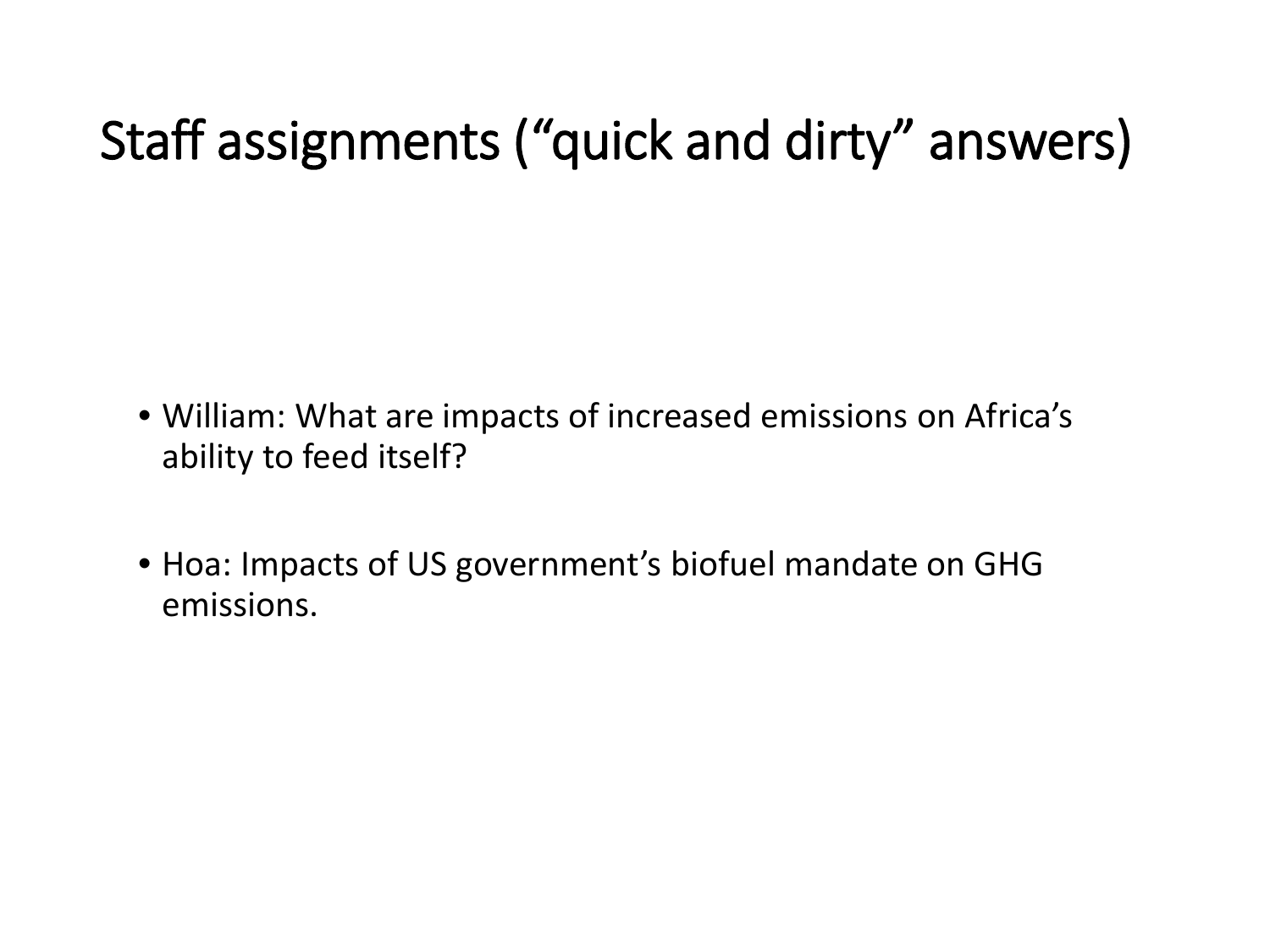### What are impacts of increased emissions on Africa's ability to feed itself?

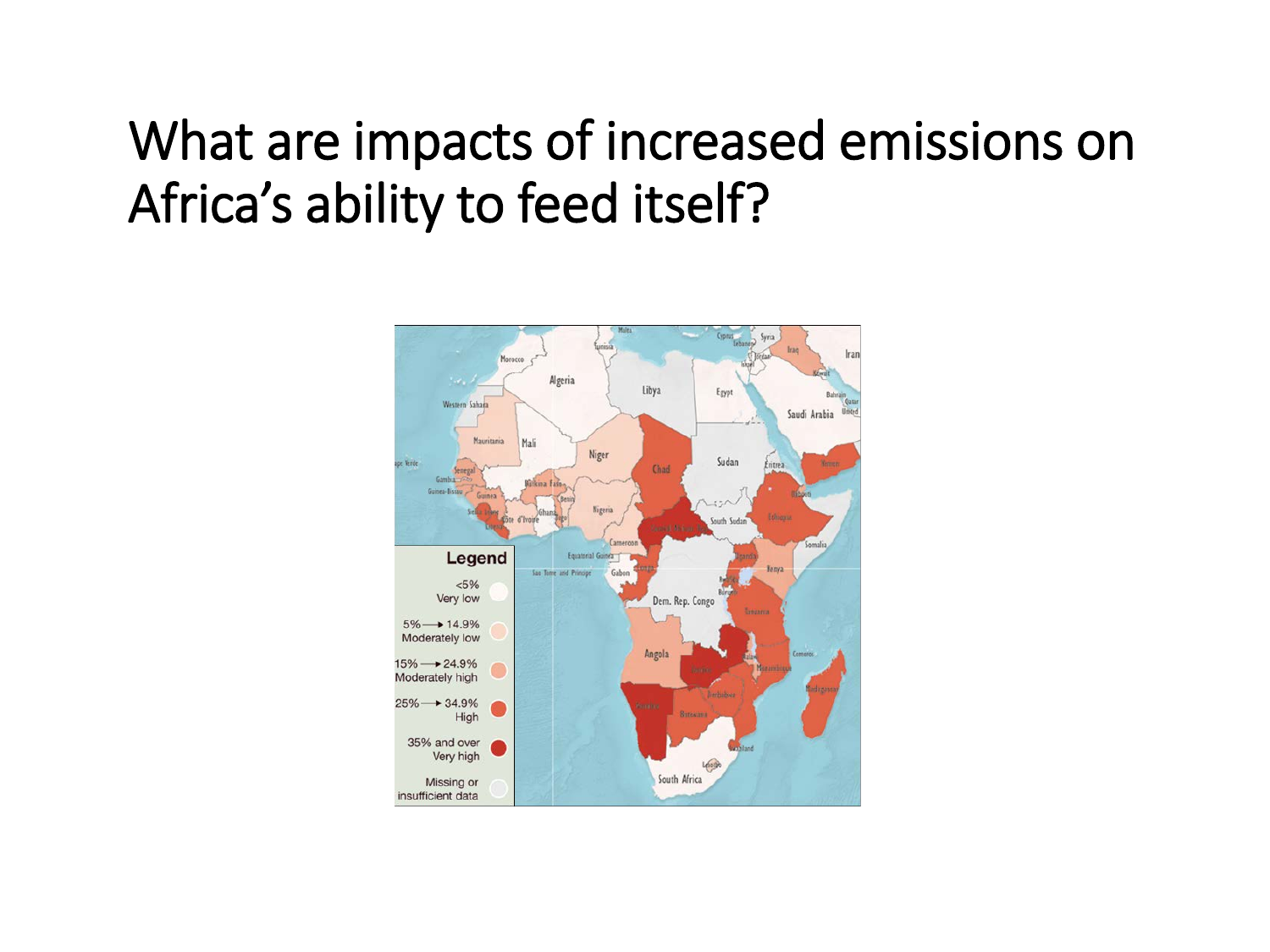#### Experiment

- Research question: What are impacts of increased emissions on Africa's ability to feed itself? (GTAP-AEZ includes emissions)
- How to approach?
	- Already have forecasts to 2021 > go beyond to add value
	- Update data (GDP (thru aoreg swap) & population other variables too many interactions & what to swap?
- See predicted emissions from this model > feed through literature to get impacts on productivity
- Re-shock the result of  $1<sup>st</sup>$  simulation using productivity shock resulting from emissions (can't incorporate as feedback directly in existing model)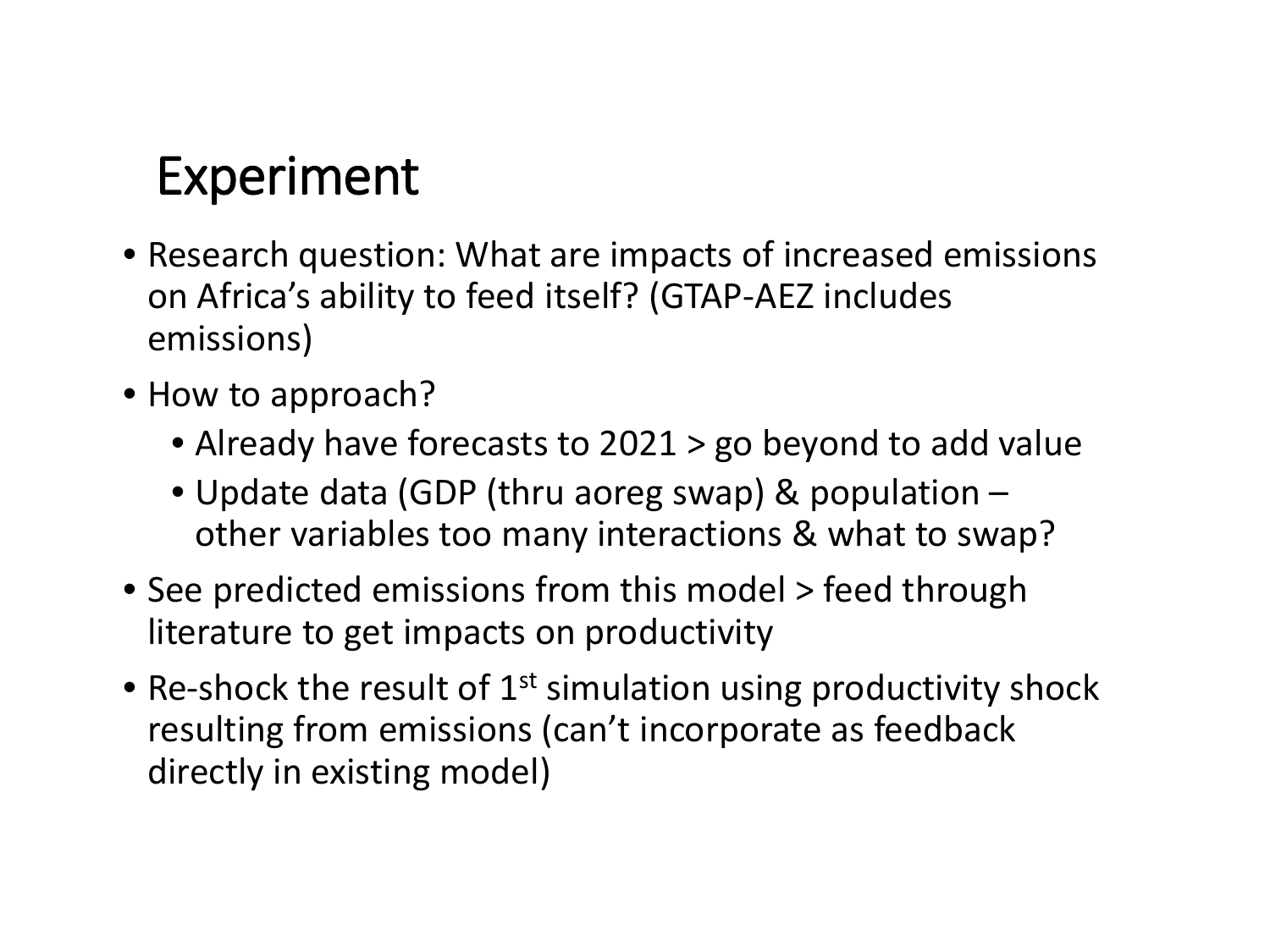#### Implementation

- Data update challenges: regions in download database don't match GTAP – self-aggregate; ensure same base year for data for growth factor. Intensive!
- Results of  $1^{st}$  simulation problematic caused reduction in factor uses (forced change through *aoreg* only)
- > Test with 1 country first before computing regional GDP for all - reduce to SSA 2004-7 update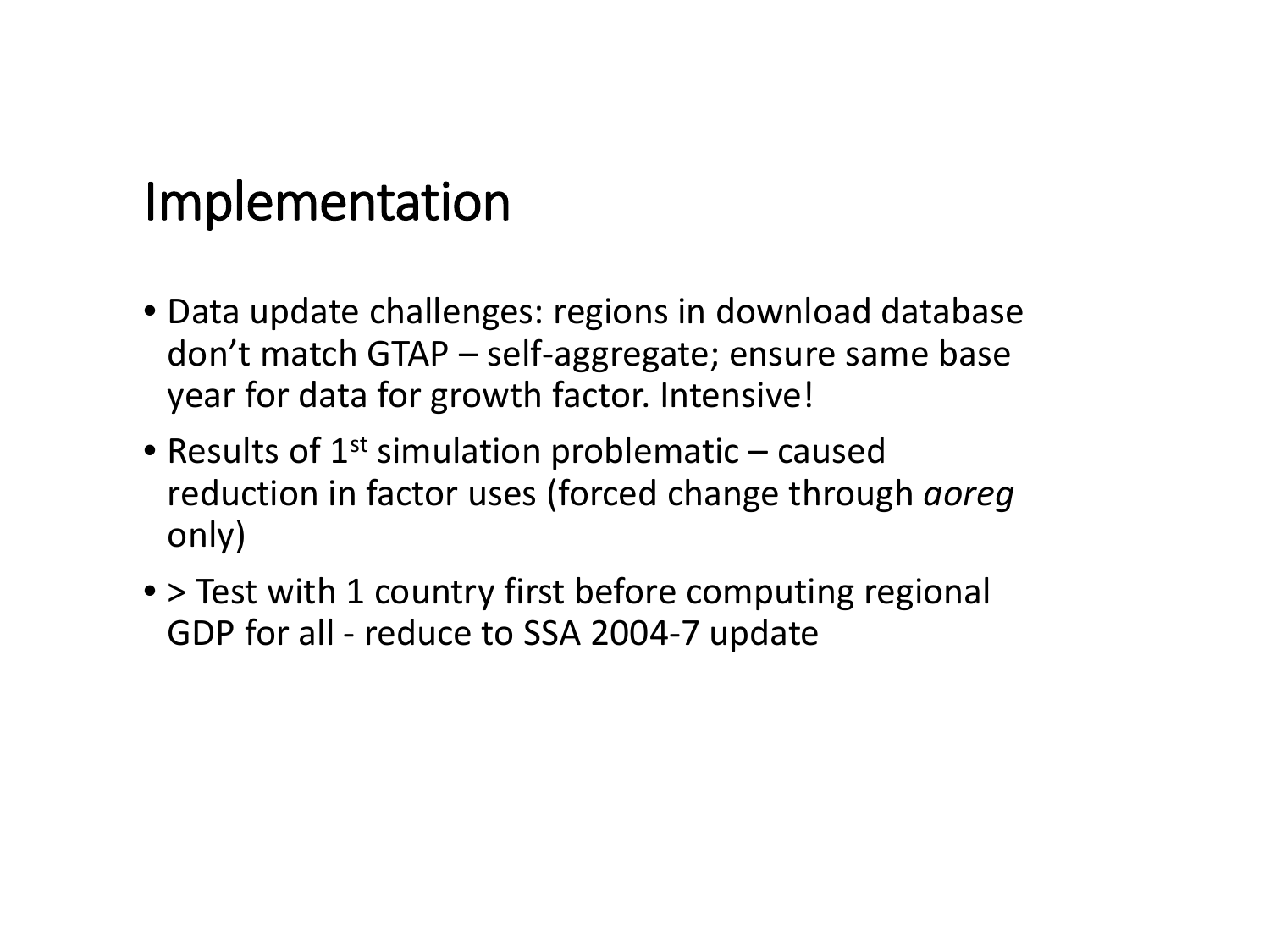#### Phase 2 – emissions impact

- 'Emissions impact' literature focuses on direct effect through carbon sequestration in soil
- > Search for climate change impact instead
- In fact, forecasts of productivity evolution available (Lobell & Gourdji, 2012)
- Worst case scenario shock -2.272% to worldwide land productivity
	- Result: globally -0.6% in ag. Production by weight
	- SSA GDP  $\downarrow$  crop production  $\uparrow$  0.2% relative to baseline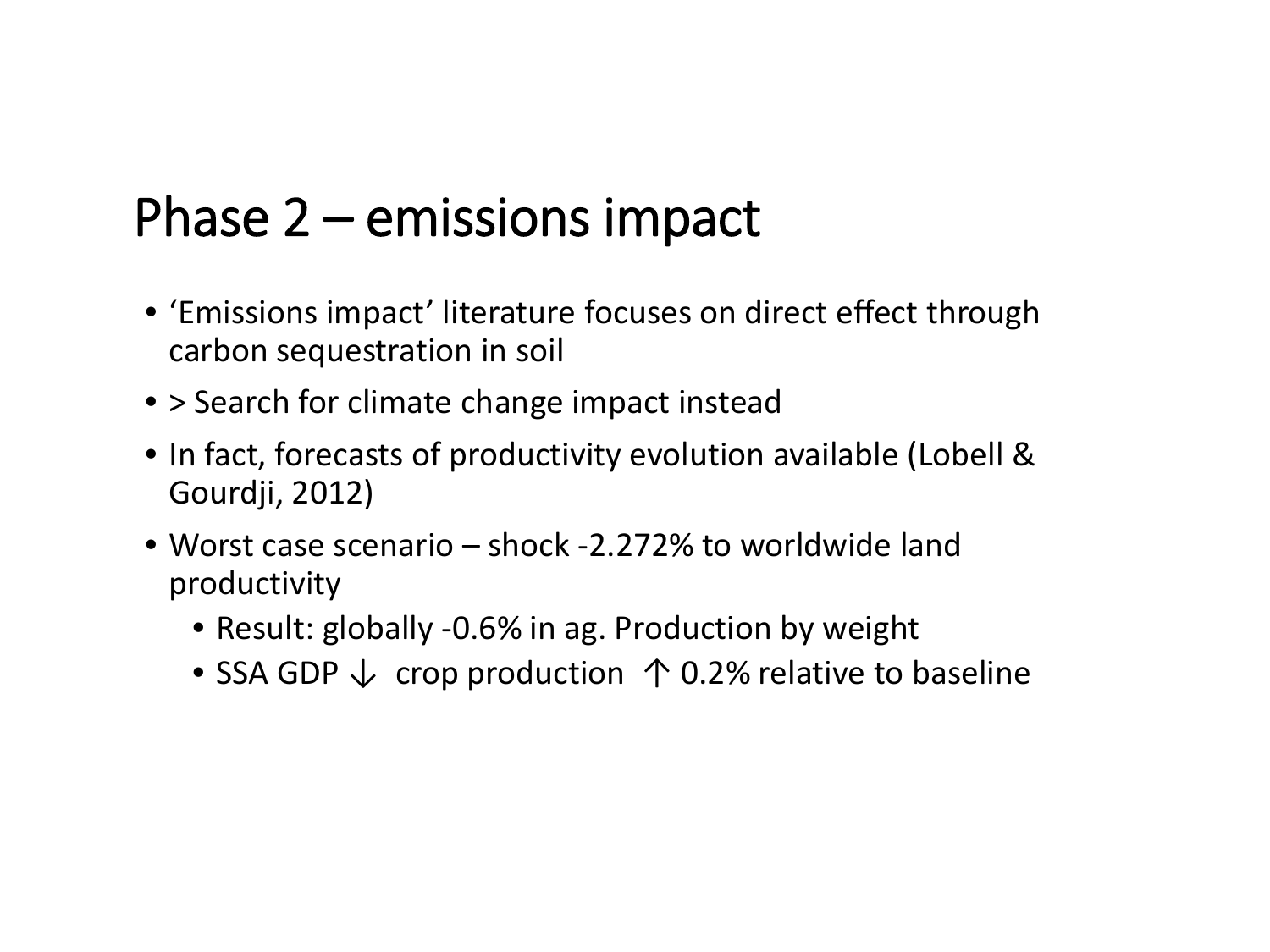### Results & interpretation

- Small increases in production across all land types except one relative to benchmark
- + \$1.1b trade balance in ag. products
- Increased trade deficit in manufactures & services
- WHY? Difficult to explain intensity of land use preshock does not predict post-shock trade patterns incl. ag. trade balance(despite HOS)
- Shock on SSA alone ag. Production down
- Conclusion more work needed!!!!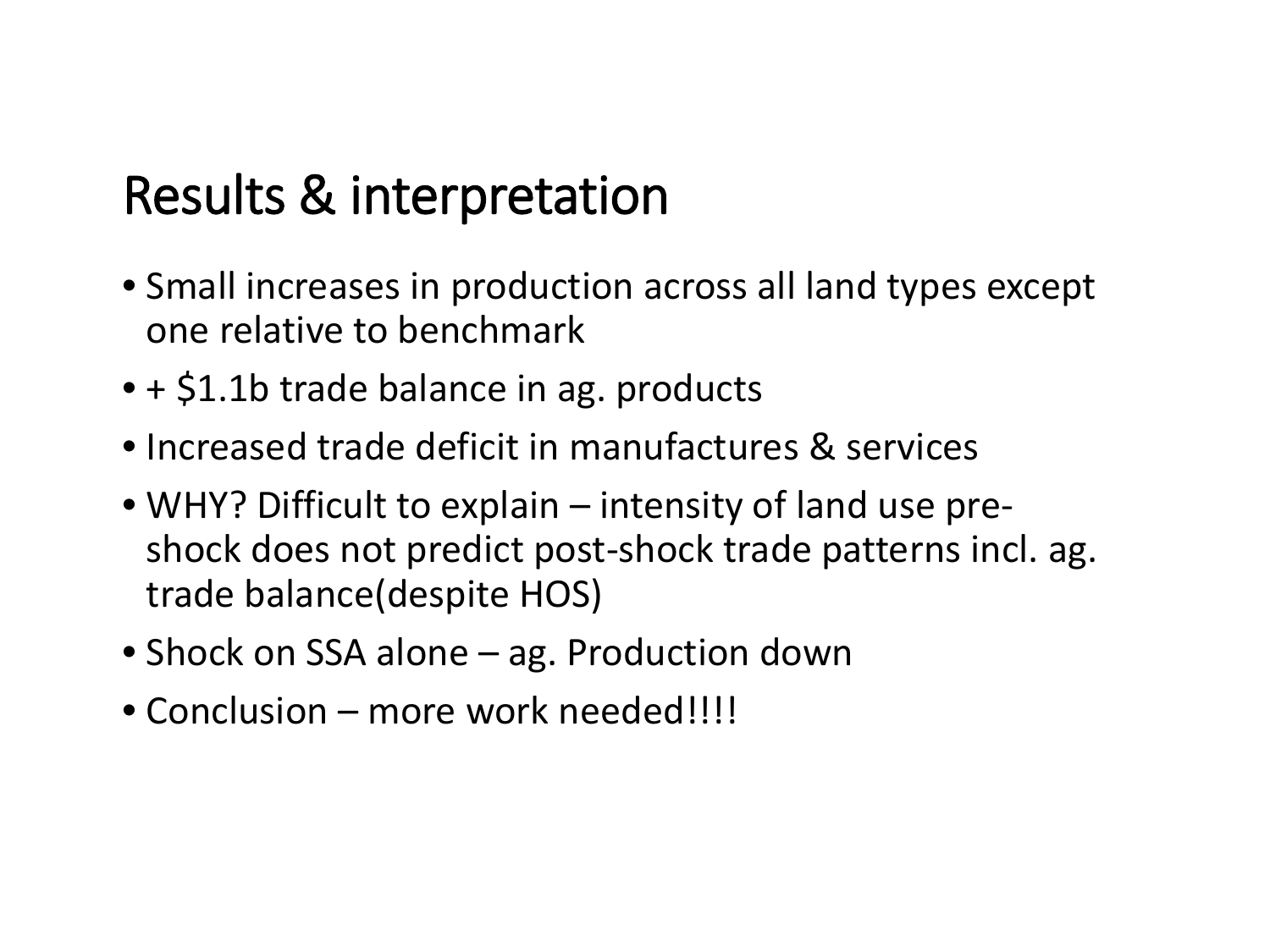#### Impacts of US government's biofuel mandate on GHG emissions.

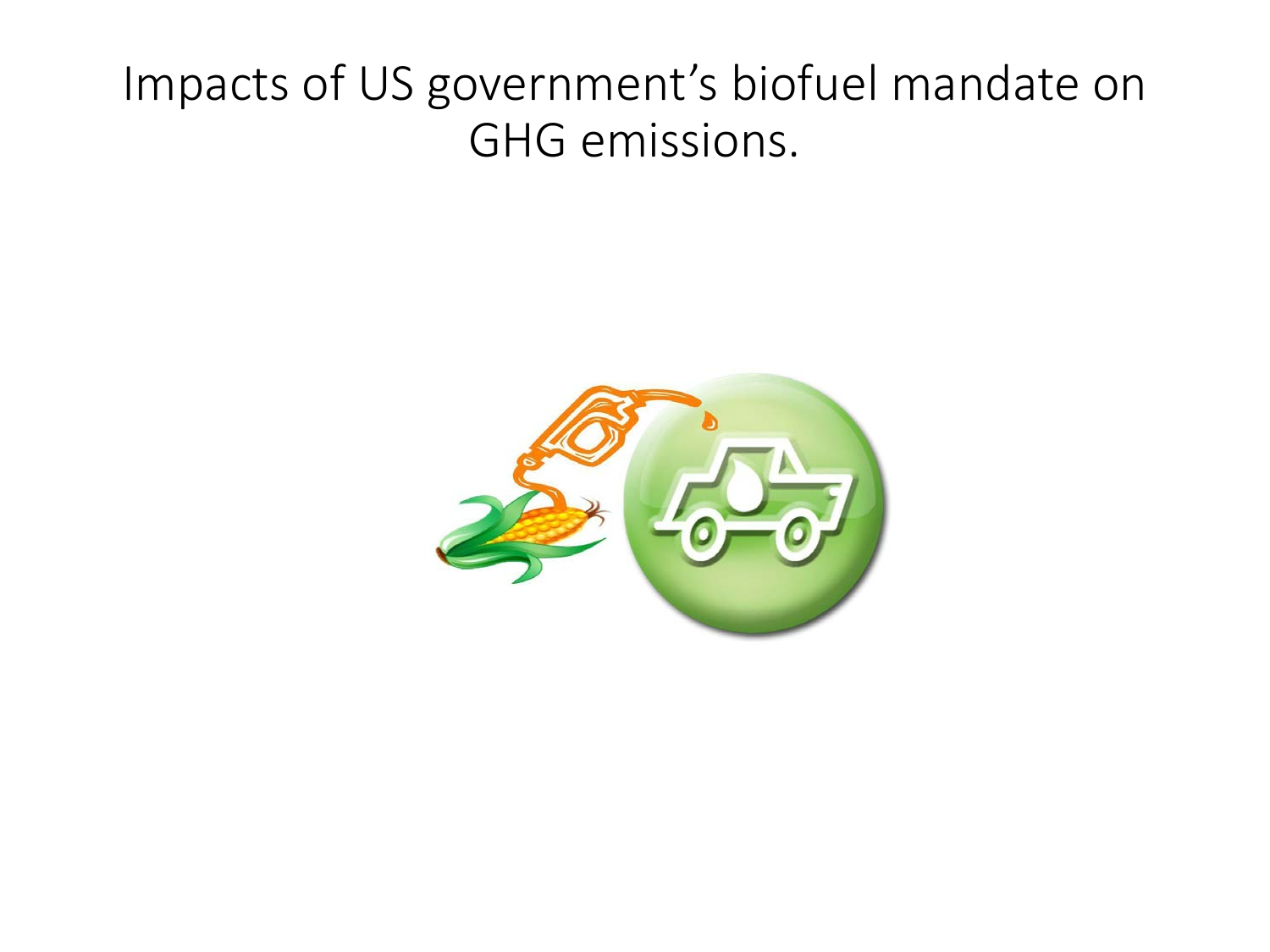### US biofuel mandate

#### **Expectations**

Biofuel mandate ->

Demand for corn (as the main input for biofuel production) ->

Corn price ->

Corn production ->

Cropland ->

GHG emissions (???)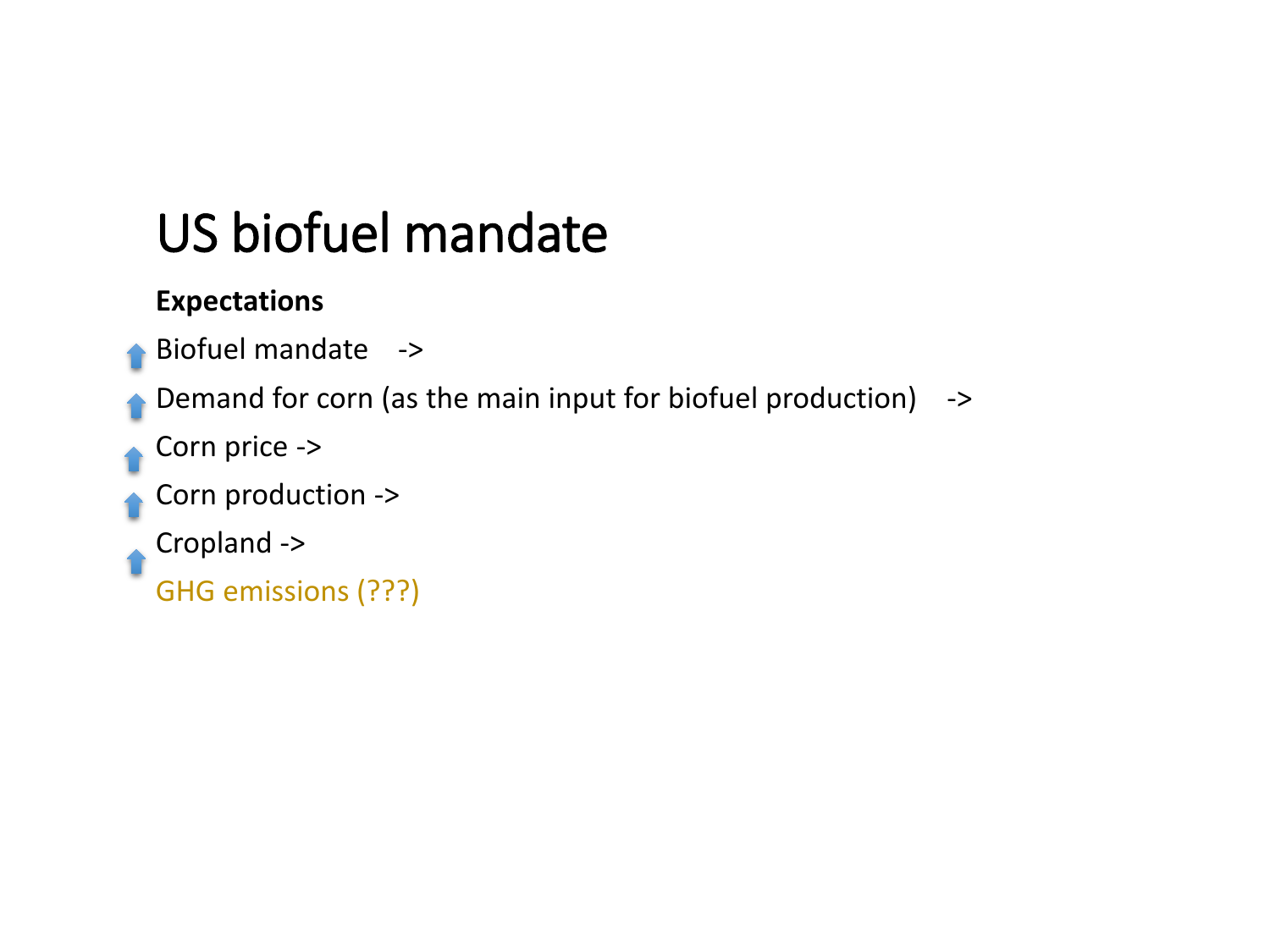### **Reality**

- No biofuel sector -> assume biofuel is aggregated in chemical industry ("crp")
- No corn as a single commodity. In the model corn is aggregated in Coarse Grain ("gro") category -> Shock Coarse Grain sector as a whole.
- Assume that due to a change in technology, chemical industry demands for more coarse grains to increase its output.
- What to shock?

-> First, forcing qo to be exogenous and technical change is adjusted accordingly.

swap afall("gro","crp","USA")=qo("crp","USA")

**Experiment 1:** Increase coarse grain output -> price goes down -> need some increase on the demand side

**Experiment 2:** Increase chemical output -> VDFA("gro","crp","USA") turns negative.

#### **Solution:**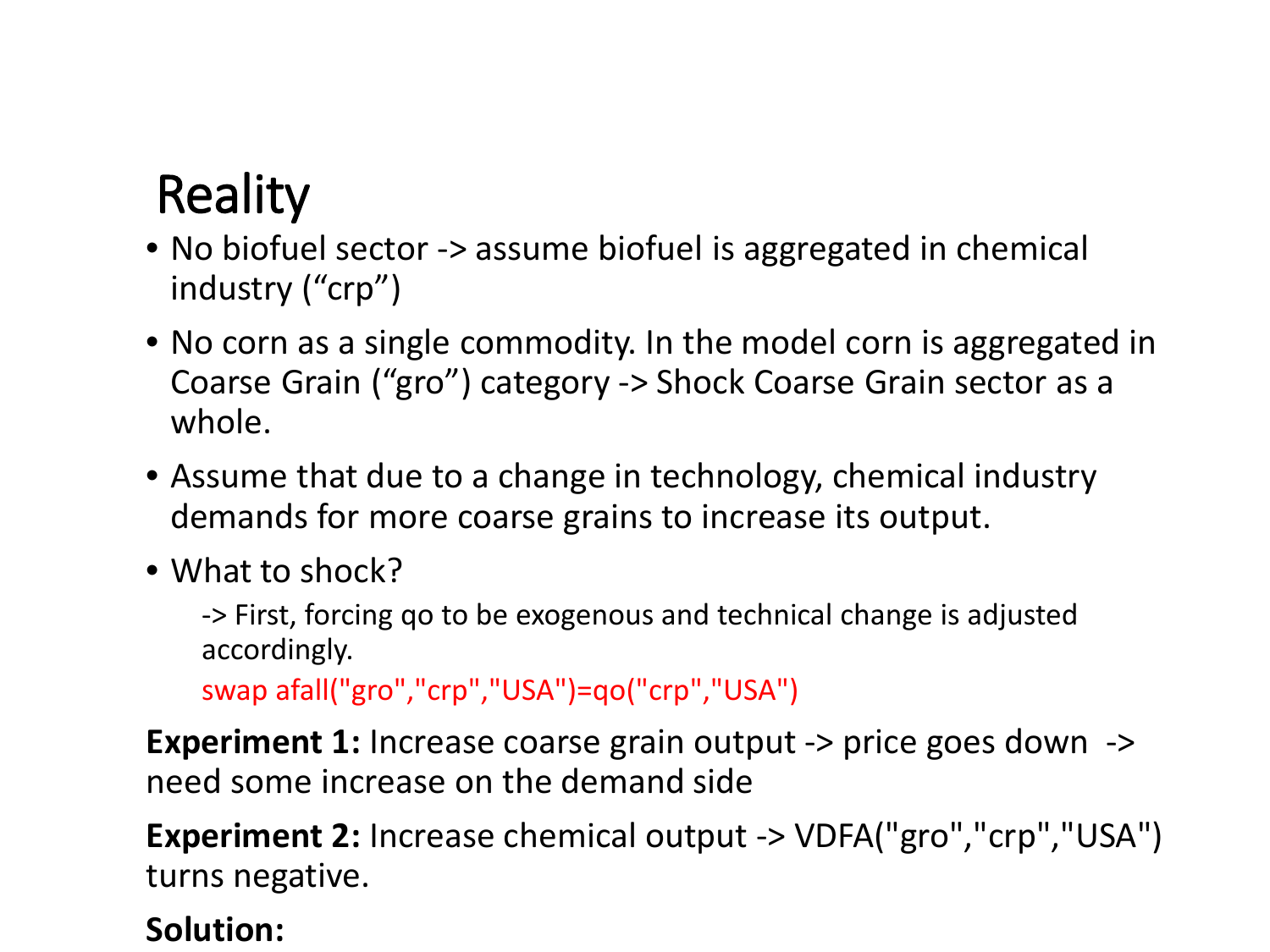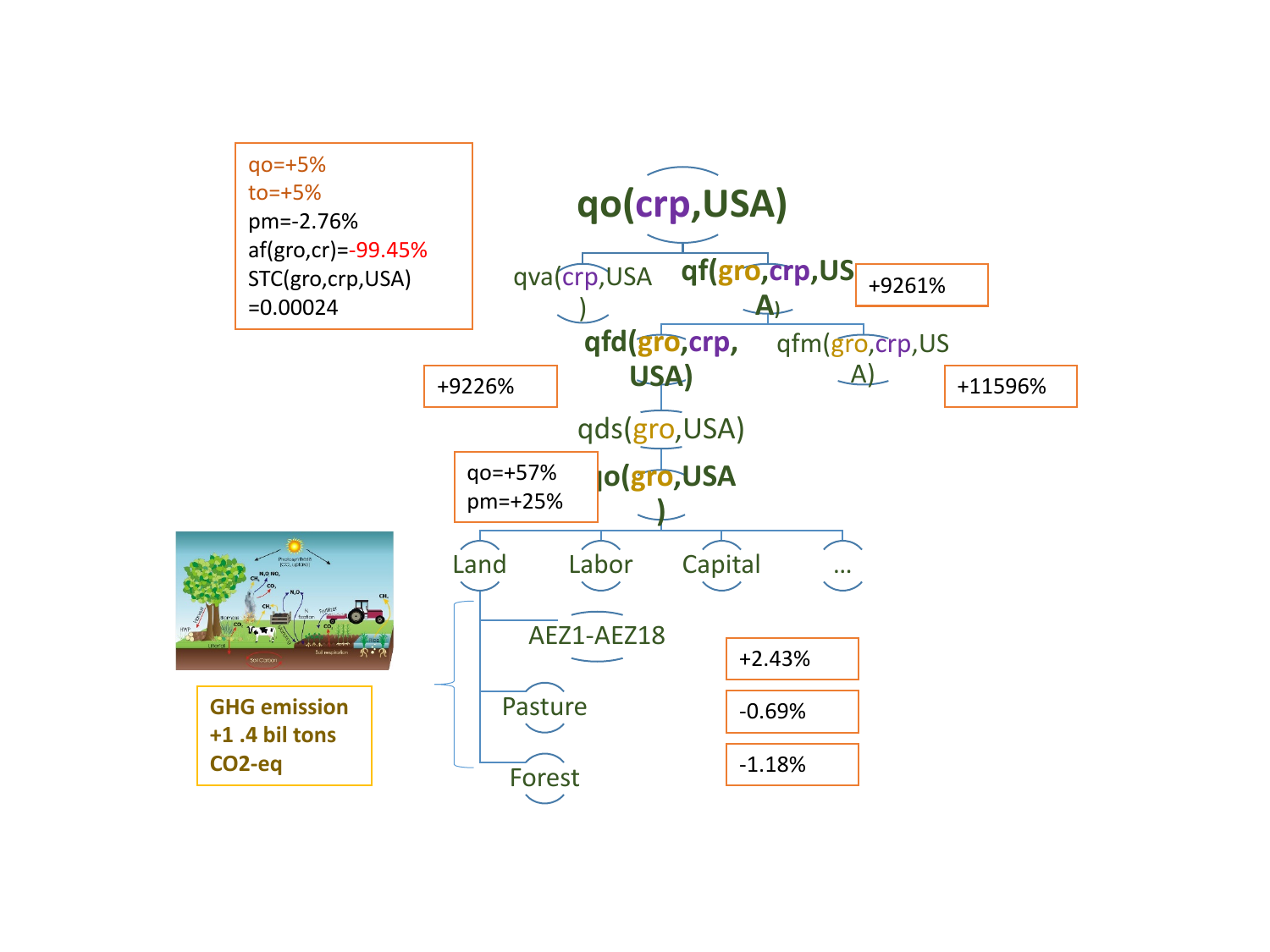#### Do we come to a consensus?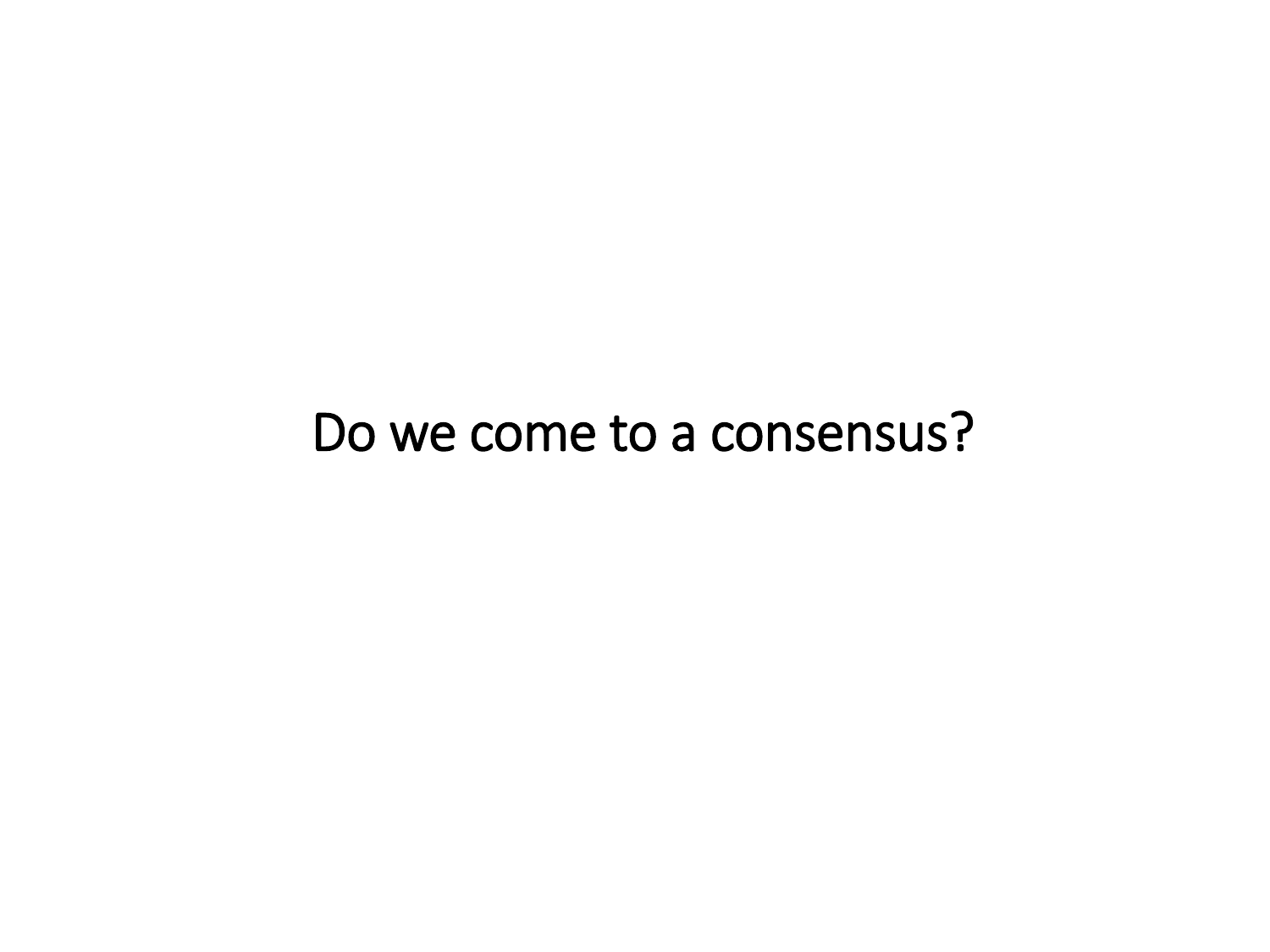## Border tax adjustment in the EU

Padma Swaminathan

Lau Tambjerg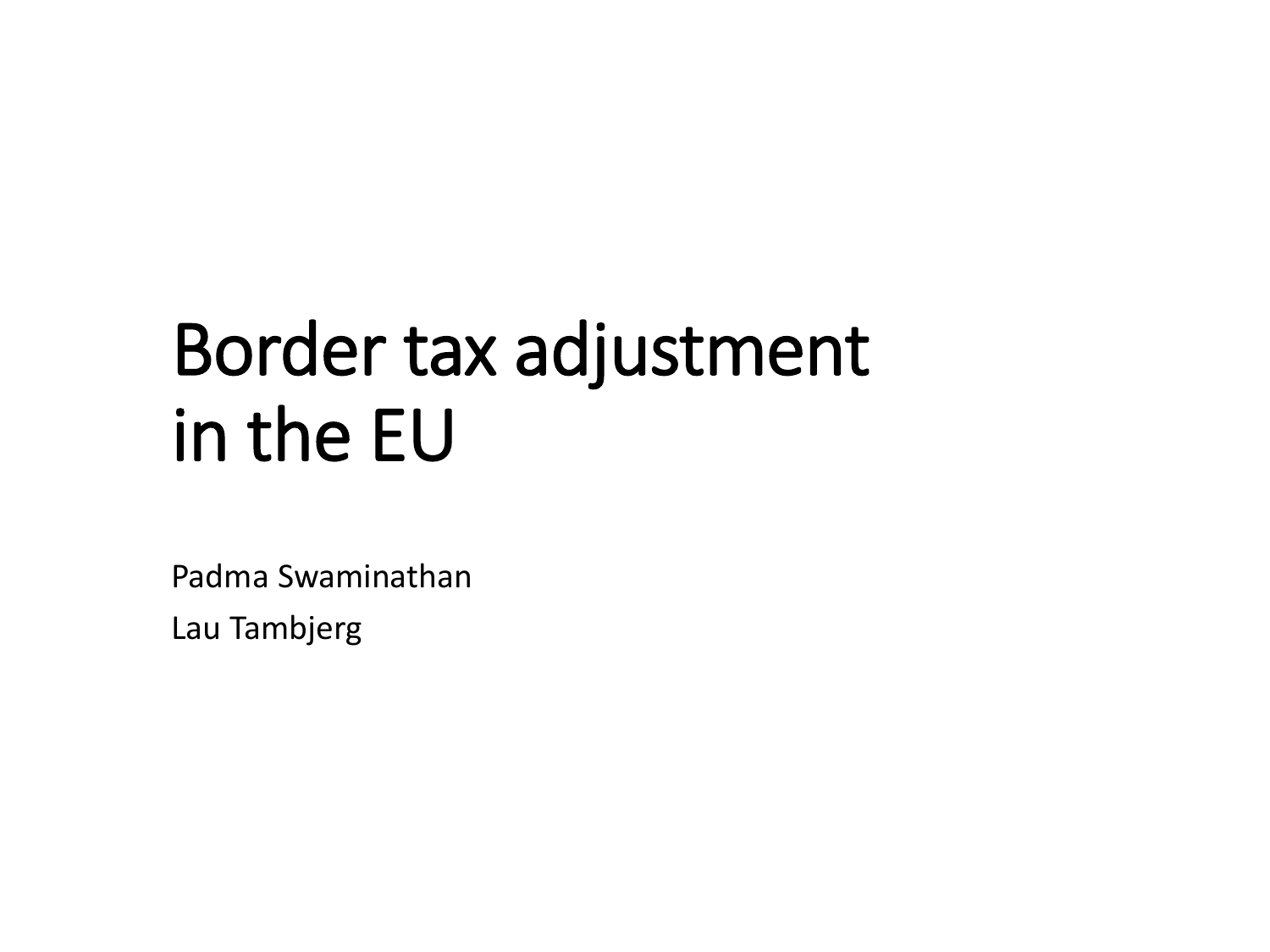### Aim

- Large LUC emissions associated with palm oil
- WTO enables non-discriminatory tariffs to prevent carbon sinks
- Implementation of a border tax adjustment for CO2 emissions from LUC outside of the EU
- What tariff rate should the EU implement?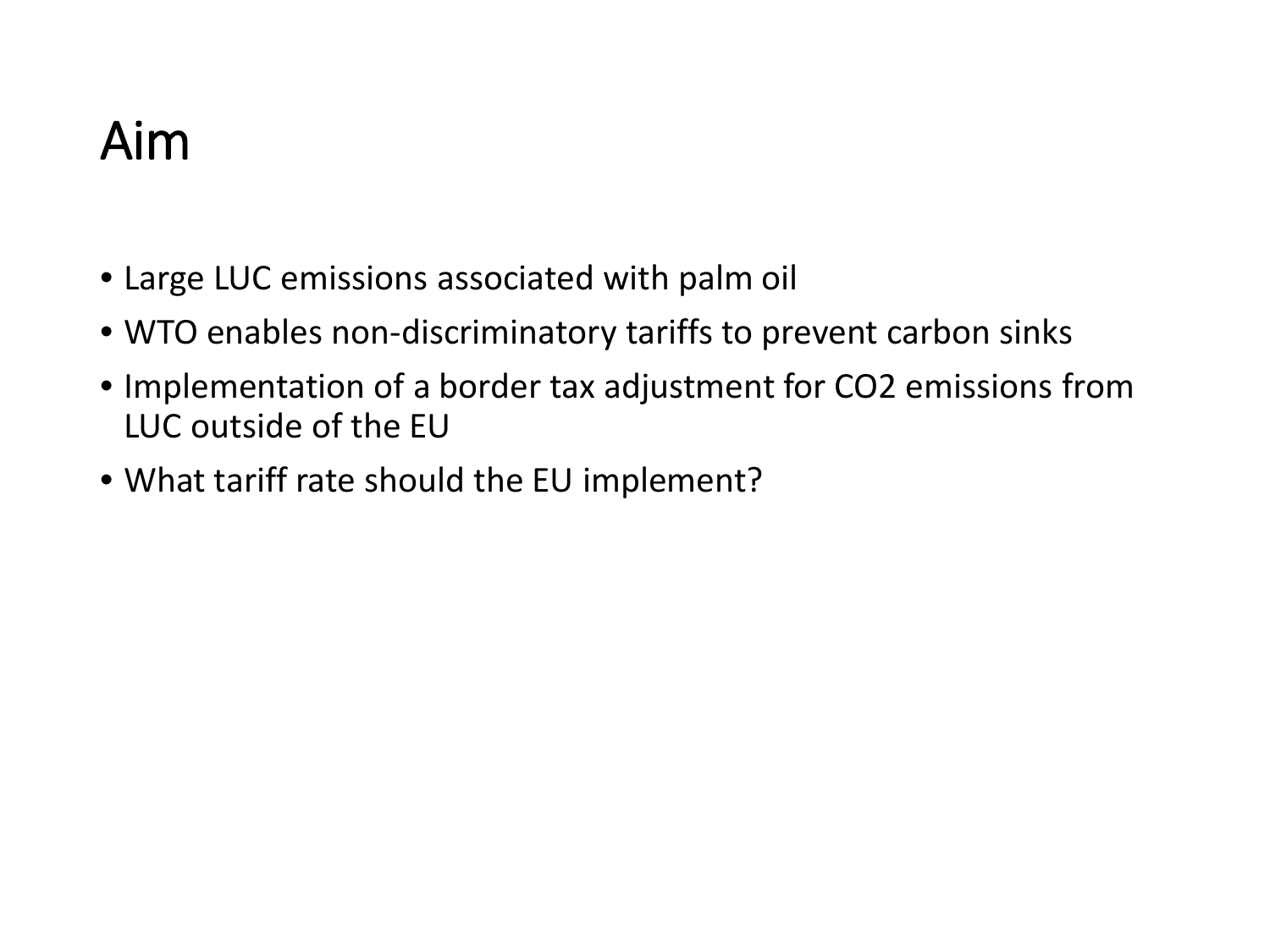### Tariff based on the EU-ETS

- Tax based on current price of CO2 emission from the EU ETS
	- 9 USD/ton CO2eq
	- Leading to a tariff of 13.9% on imports of vegetable oil from Indonesia/Malaysia to the EU27
	- This tariff lead to increased world emissions: 3.8 mil. Ton CO2eq
		- Indonesia/Malaysia emission reduction 10 mil. Ton CO2eq
		- EU increased emission 5 mil. Ton CO2eq

- Which tariff can reduce emissions?
	- First, elimination of Import Tariff on VOL by EU27 (base data tms is 6%)
	- Then, progressively increasing Tariffs to about 25%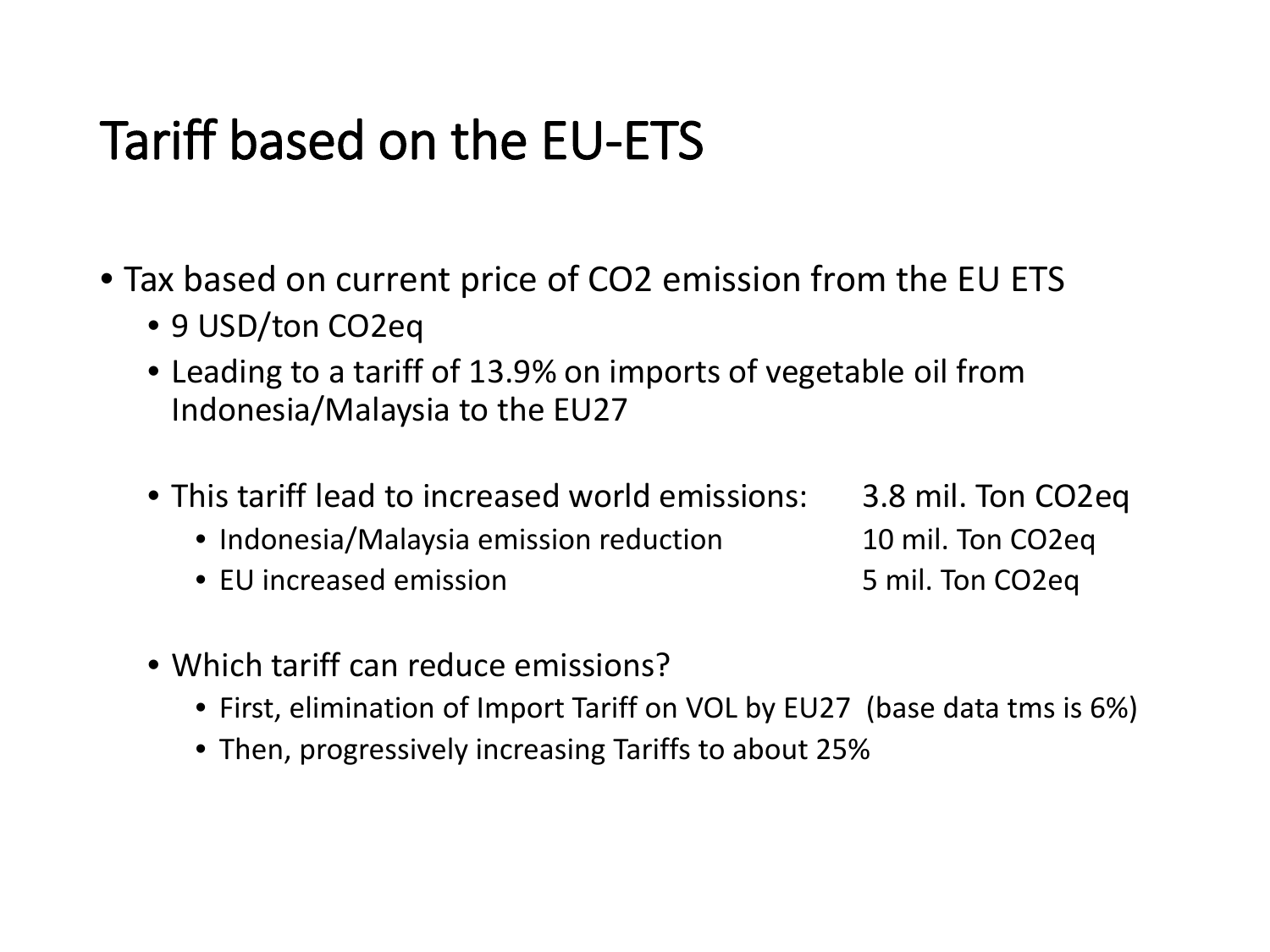#### CO2 emissions and tariff increases

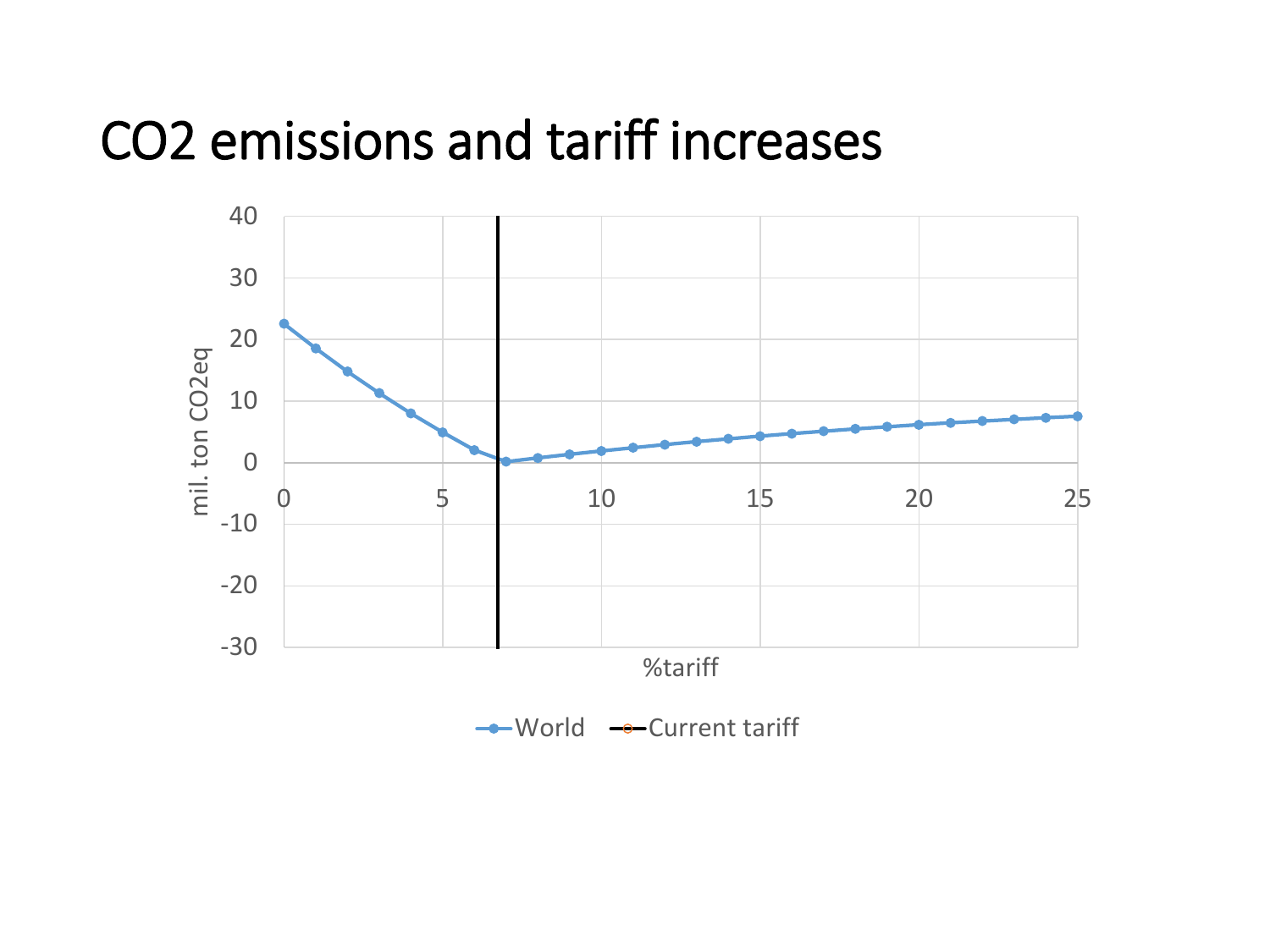#### CO2 emissions and tariff increases

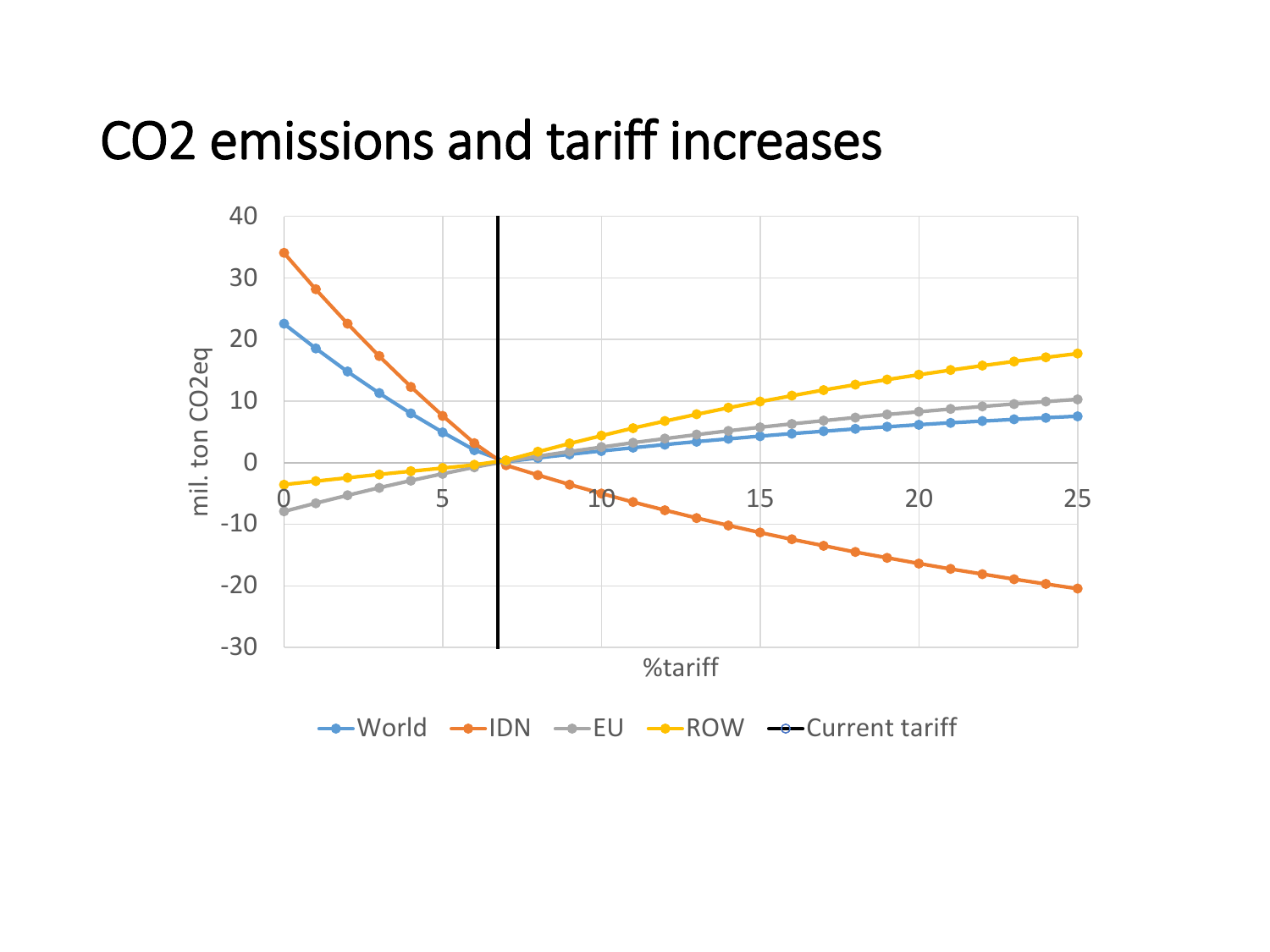#### Elimination of Import Tariff Output Expansion - Increased Import Demand

| qo     | 1 BRA 2 CAN 4 EU27 5 IDN |                        |                   |      |
|--------|--------------------------|------------------------|-------------------|------|
| 32 vol |                          | $-0.38$ $0.14$ $-1.32$ |                   | 2.38 |
| 32 osd | $-0.03$                  |                        | -0.04<br>$\Omega$ | 0.37 |

| qxs[*IDN*] 1 BRA 2 CAN 4 EU27 5 IDN |  |                              |
|-------------------------------------|--|------------------------------|
|                                     |  |                              |
| 11 vol                              |  | $-2.89$ $-2.73$ $44.58$ 0.57 |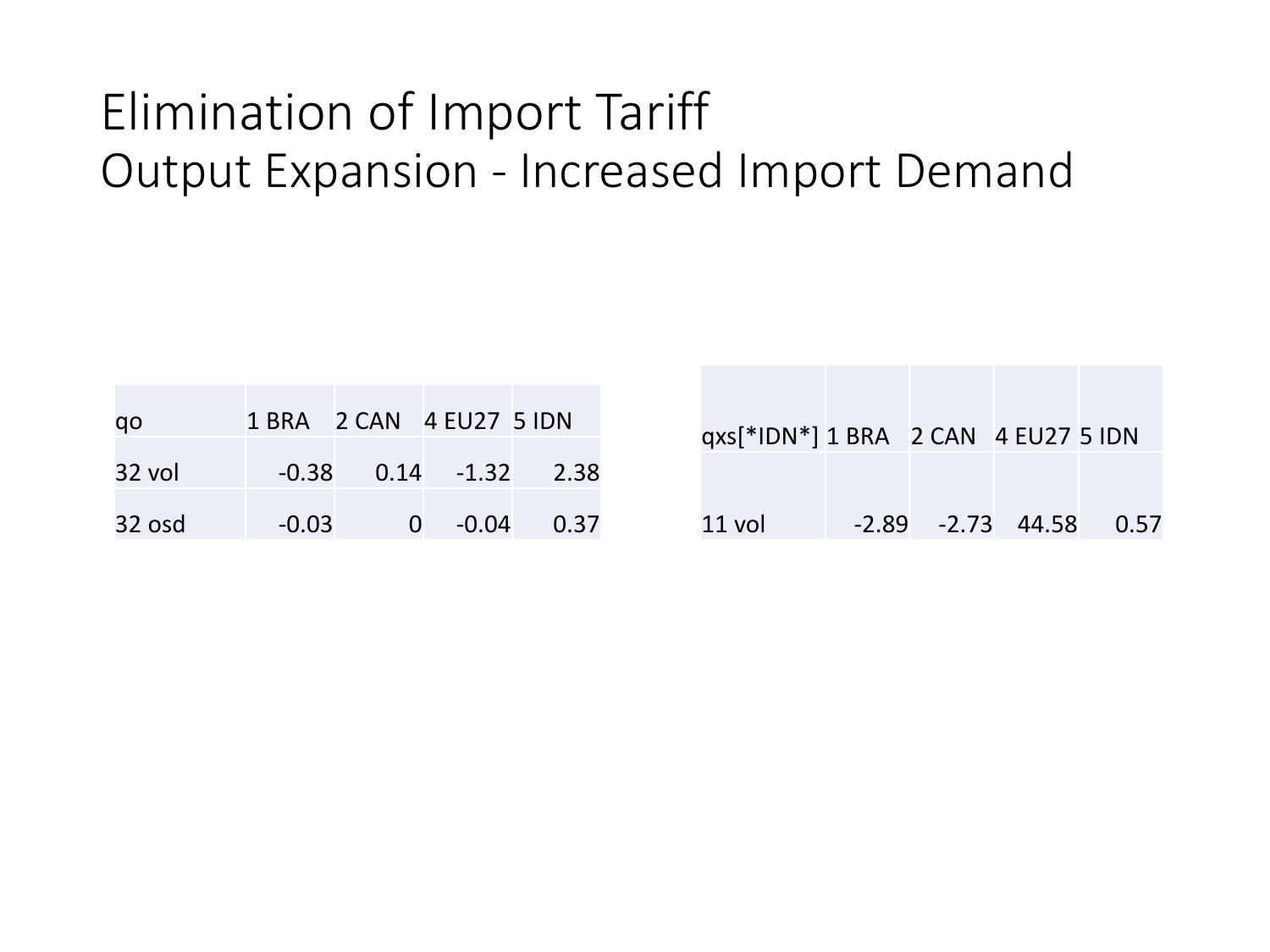#### Elimination of Import Tariff Output Expansion - Increased Import Demand

- OSD increases by 0.37%
- Recall: Base Application is a TFP increase Yield Increases due Intensive Margins & Extensive Margins Base Application is a Technology Shock.
- Extension As import tariff is removed, most of the increase in OSD comes from forest land diversion about 37 m Ha
- Vs EU27, CAN, Brazil forestry land use increases.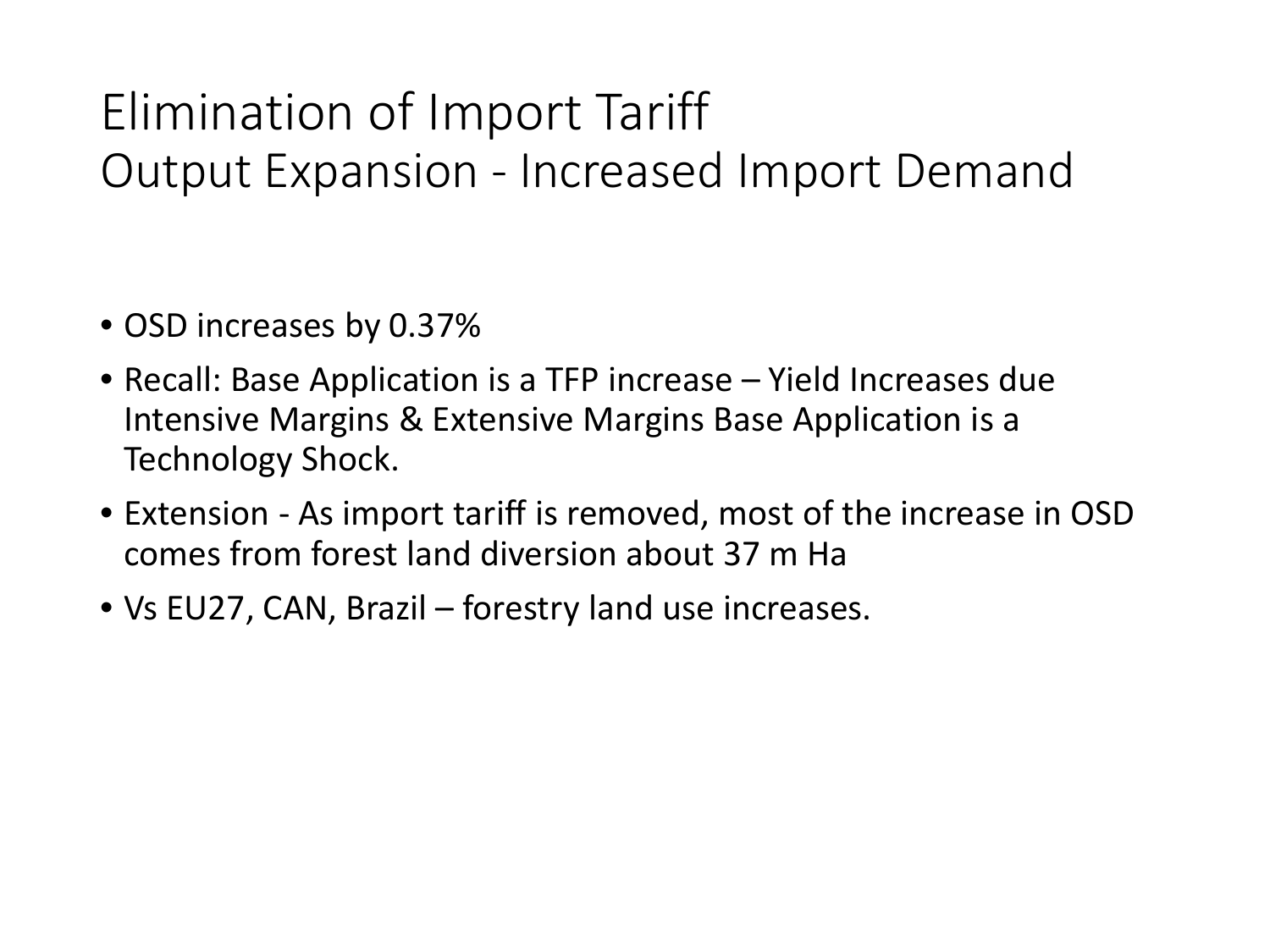### Elimination of Import Tariff Land Use Change

**-60 -40 -20 0 20 40 60 IDN EU27 BRA CAN xla** ■ 1 frs ■ 3 cropland ■ 4 grazeliv

**LAND USE CHANGE (in million hectares)**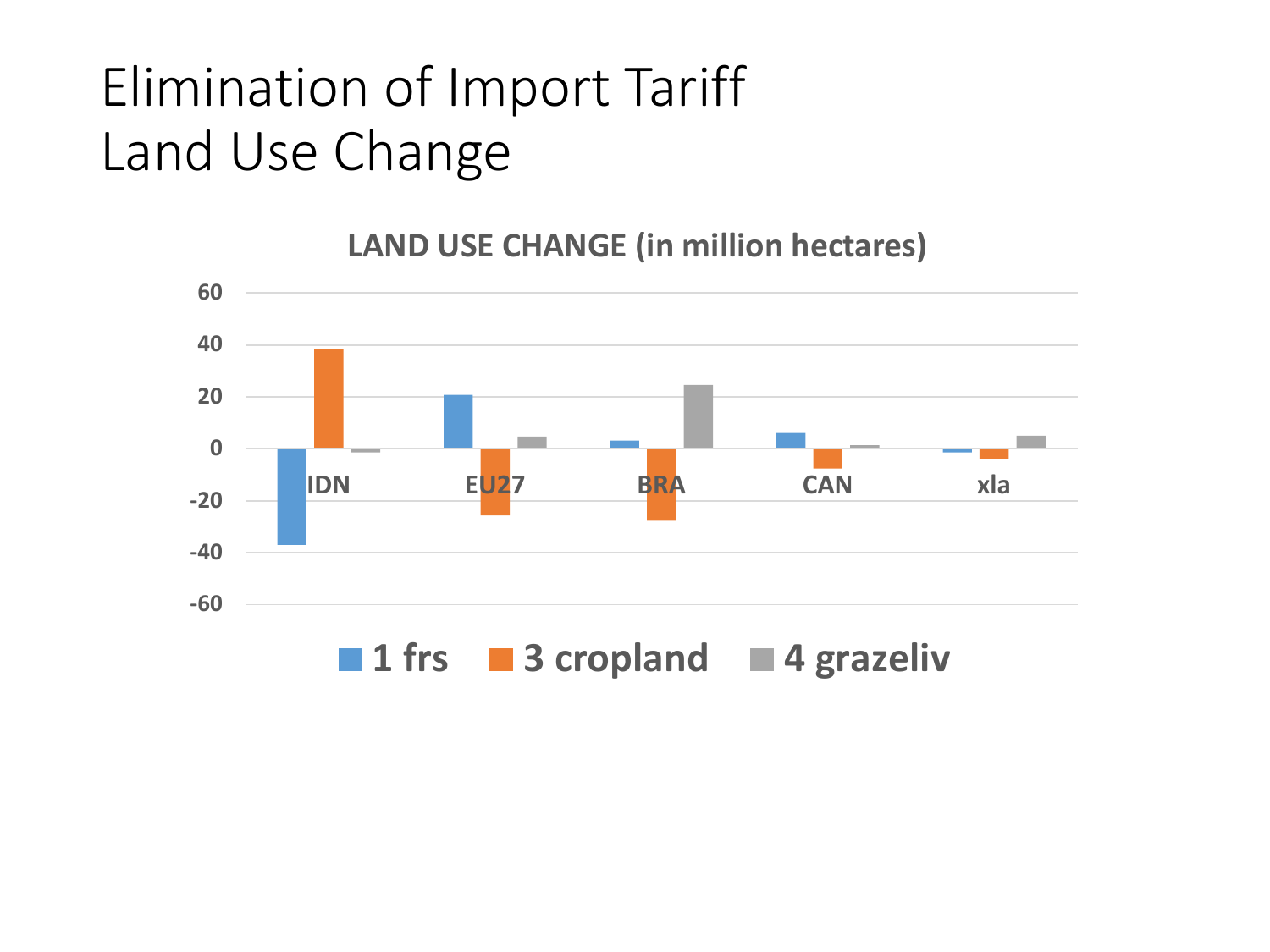#### Increase in tariffs (25%)

#### Impacts originate in different regions:

|                      | <b>Unit</b>        | <b>Brazil</b> | <b>Canada</b> | EU    | Indonesia and<br><b>Malaysia</b> | Latin America |
|----------------------|--------------------|---------------|---------------|-------|----------------------------------|---------------|
| <b>Emissions</b>     | mil. Ton           |               |               |       |                                  |               |
| (total)              | CO <sub>2</sub> eq | 0.52          | 1.09          | 1.37  | $-2.72$                          | 0.011         |
| <b>Export change</b> |                    |               |               |       |                                  |               |
| (vol)                | mil. USD           | 101.5         | 0.8           | 344.4 | $-1148.8$                        | 119.3         |

#### Change due to substitution effect:

|                     | Unit     | <b>Brazil</b> | <b>Canada</b> | EU      | Indonesia and<br><b>Malaysia</b> | Latin America |
|---------------------|----------|---------------|---------------|---------|----------------------------------|---------------|
| <b>Expansion</b>    | % change | $-1.71$       | $-1.71$       | $-1.71$ | $-1.71$                          | $-1.71$       |
| <b>Substitution</b> | % change | 6.61          | 6.98          | 6.5     | $-102$                           | 6.82          |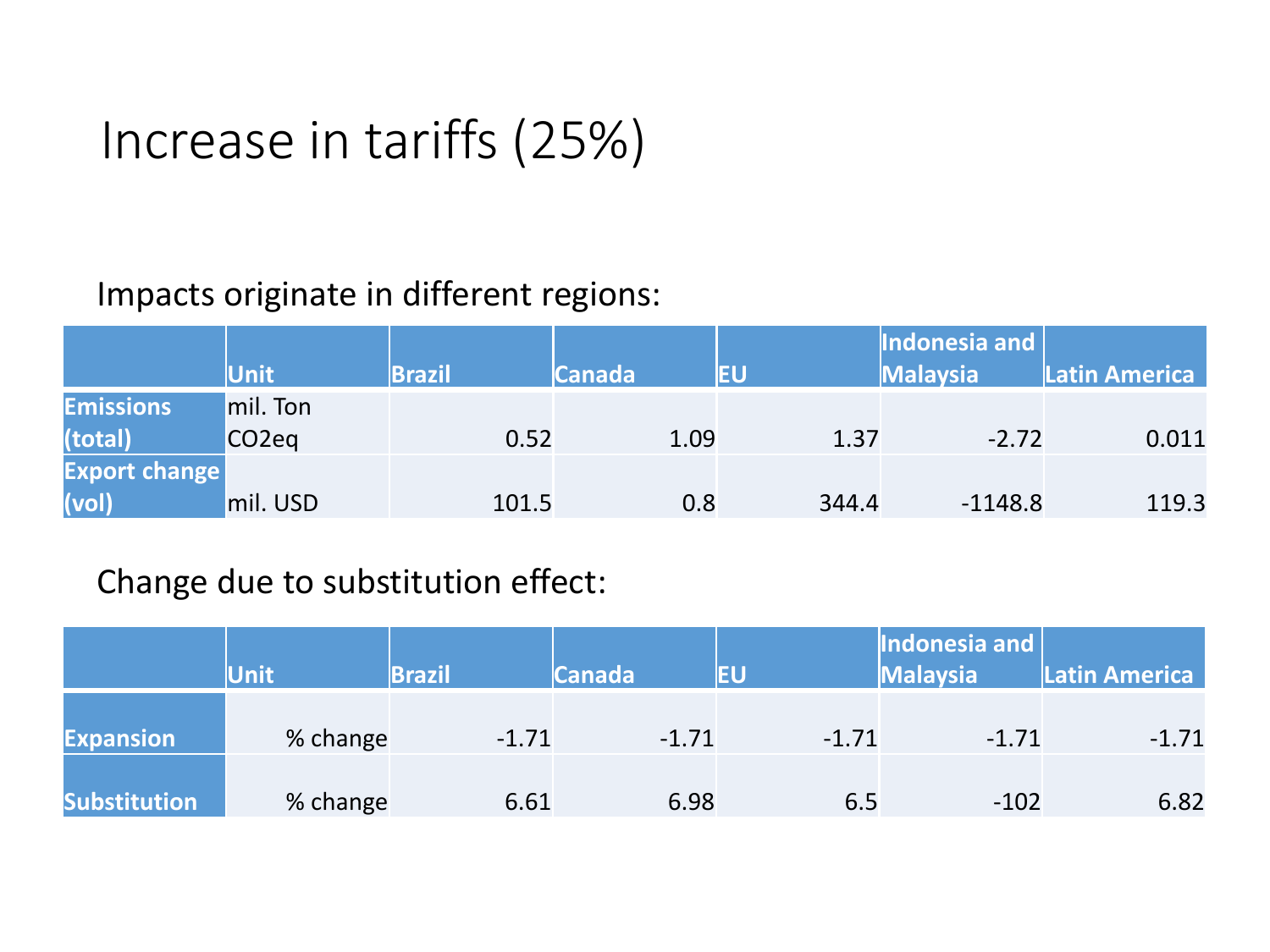#### Increase in tariffs (25%)

Increase in exports of vegetable oils lead to an increase in required oil seed and output in this sector:

| % change         | <b>Brazil</b> | <b>Canada</b> | ΙEυ  | Indonesia/<br><b>Malasia</b> | <b>Latin America</b> |
|------------------|---------------|---------------|------|------------------------------|----------------------|
| Oil seeds output | 0.459         | 0.154         | 1.09 | $-1.94$                      | 0.229                |
|                  |               |               |      |                              |                      |

Increase in conversion to oilseed:

|                         |               |               |       | Indonesia/     |               |
|-------------------------|---------------|---------------|-------|----------------|---------------|
| '000 ha                 | <b>Brazil</b> | <b>Canada</b> | EU    | <b>Malasia</b> | Latin America |
| Oil seed                |               |               |       |                |               |
| conversion              | 87            | 11            | 135   | $-176$         | 34            |
| <b>Other</b>            |               |               |       |                |               |
| agriculture             | $-42$         | 3             | $-94$ | 123            | $-27$         |
| <b>Total conversion</b> |               |               |       |                |               |
| to agriculture          | 45            | 14            | 41    | $-53$          |               |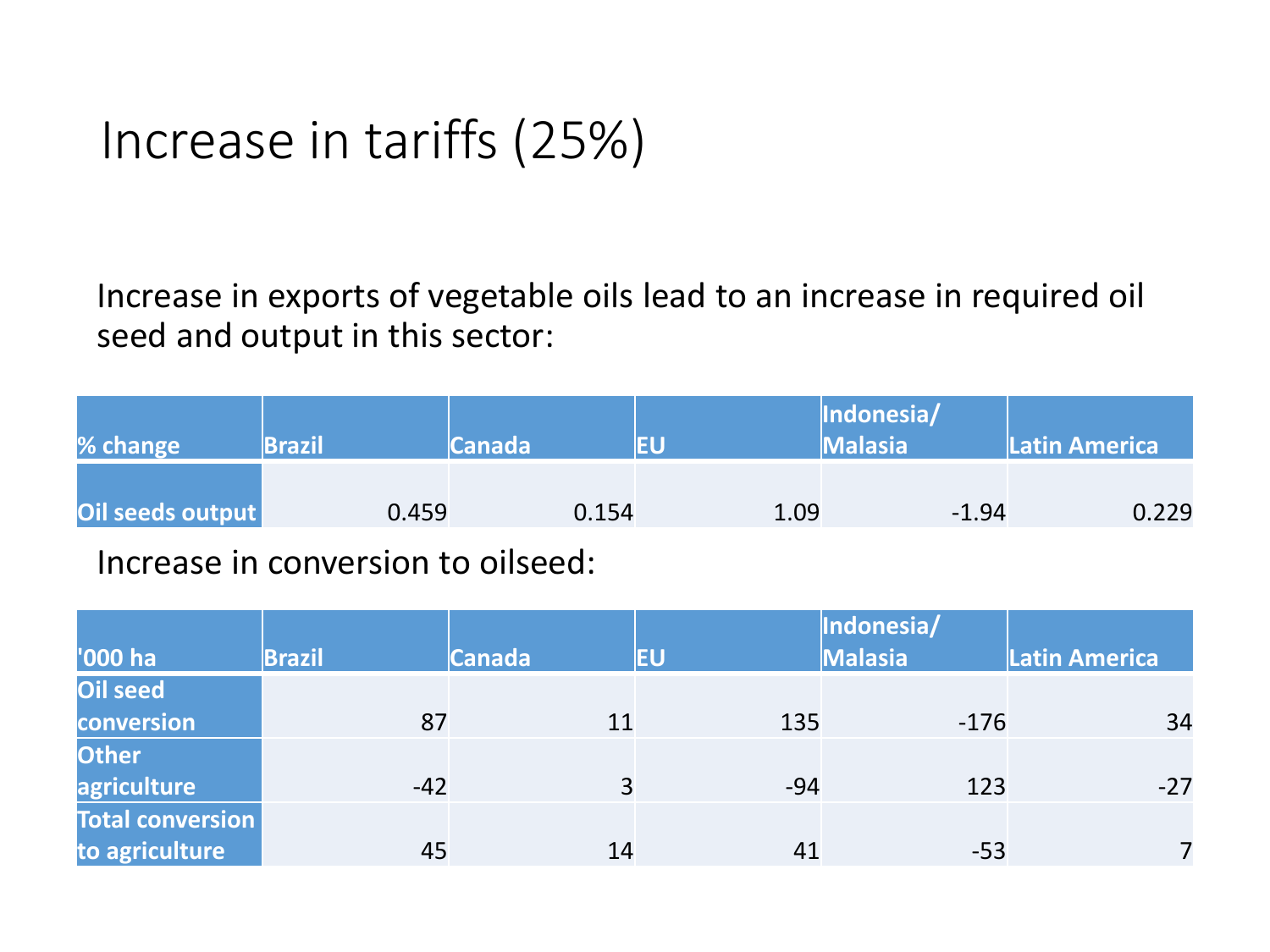### Increase in tariffs (25%)

Different conversion of land: